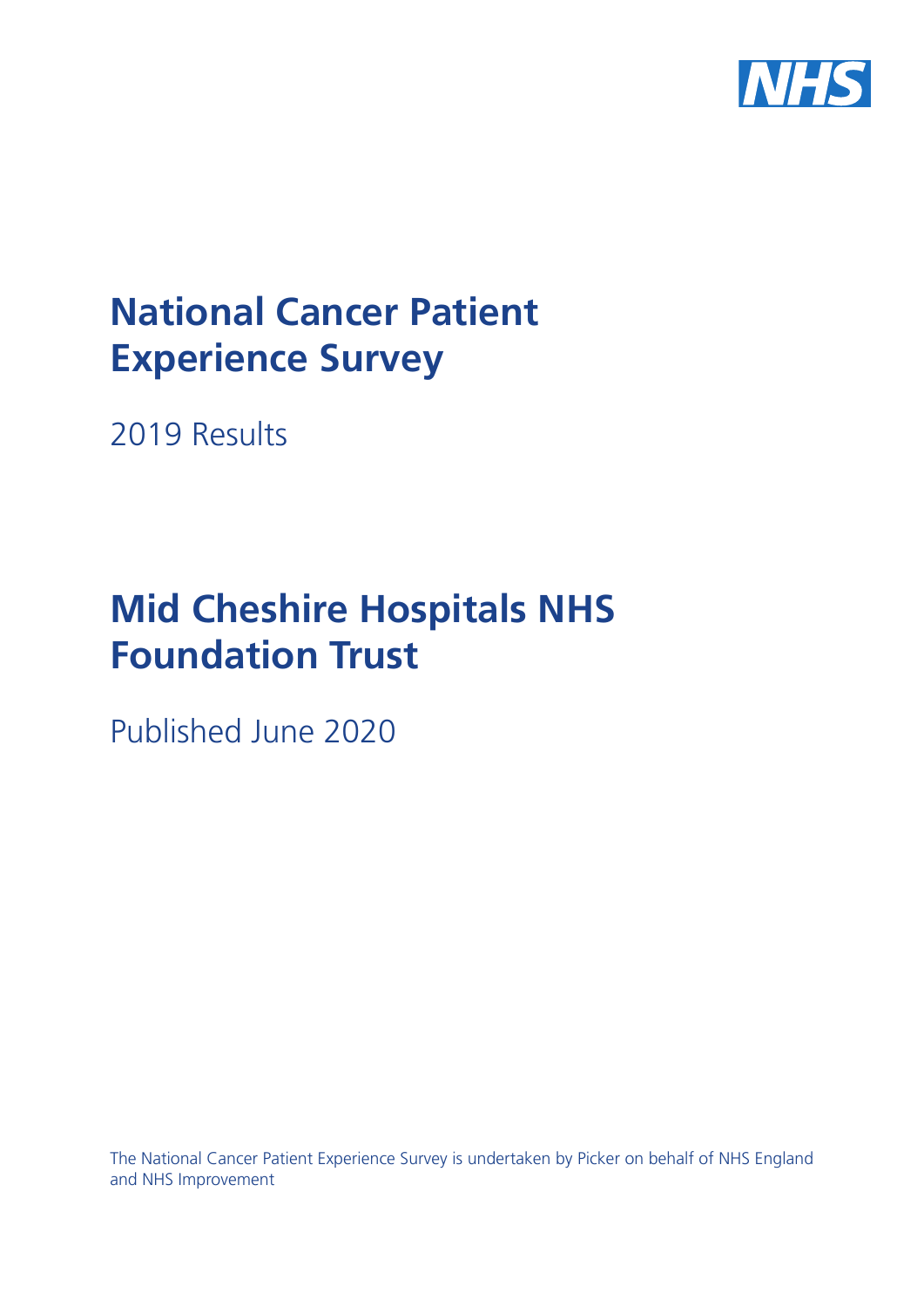# **Executive Summary** Case Mix Adjusted scores

#### **Cancer Dashboard Questions**

The following seven questions are included in phase 1 of the Cancer Dashboard developed by Public Health England and NHS England:

Q61. Patient's average rating of care scored from very poor to very good

| $\Omega$ | $\overline{2}$                                                | 3 | 5 | 6 | 7 | 8 | 9   | 10                                                                                            |  |
|----------|---------------------------------------------------------------|---|---|---|---|---|-----|-----------------------------------------------------------------------------------------------|--|
|          |                                                               |   |   |   |   |   | 8.9 |                                                                                               |  |
| 86%      |                                                               |   |   |   |   |   |     | Q18. Patient definitely involved as much as they wanted in decisions about care and treatment |  |
| 99%      |                                                               |   |   |   |   |   |     | Q19. Patient given the name of a CNS who would support them through their treatment           |  |
| 88%      | Q20. Patient found it very or quite easy to contact their CNS |   |   |   |   |   |     |                                                                                               |  |
|          |                                                               |   |   |   |   |   |     | Q39. Patient always felt they were treated with respect and dignity while in hospital         |  |
|          | leaving hospital                                              |   |   |   |   |   |     | Q41. Hospital staff told patient who to contact if worried about condition or treatment after |  |
| 56%      | treatment                                                     |   |   |   |   |   |     | Q55. General practice staff definitely did everything they could to support patient during    |  |

### **Questions Outside Expected Range**

|                                                                                                                       |            | Case Mix Adjusted Scores   |                            |                   |
|-----------------------------------------------------------------------------------------------------------------------|------------|----------------------------|----------------------------|-------------------|
|                                                                                                                       | 2019 Score | Lower<br>Expected<br>Range | Upper<br>Expected<br>Range | National<br>Score |
| Q2. Patient thought they were seen as soon as necessary                                                               | 90%        | 78%                        | 90%                        | 84%               |
| Q6. The length of time waiting for the test to be done was about right                                                | 94%        | 83%                        | 93%                        | 88%               |
| Q11. Patient felt they were told sensitively that they had cancer                                                     | 93%        | 80%                        | 91%                        | 86%               |
| Q16. Patient definitely given practical advice and support in dealing with side effects of<br>treatment               | 75%        | 60%                        | 75%                        | 67%               |
| Q19. Patient given the name of a CNS who would support them through their treatment                                   | 99%        | 87%                        | 97%                        | 92%               |
| Q43. Patient definitely found hospital staff to discuss worries or fears during their outpatient<br>or day case visit | 81%        | 62%                        | 79%                        | 71%               |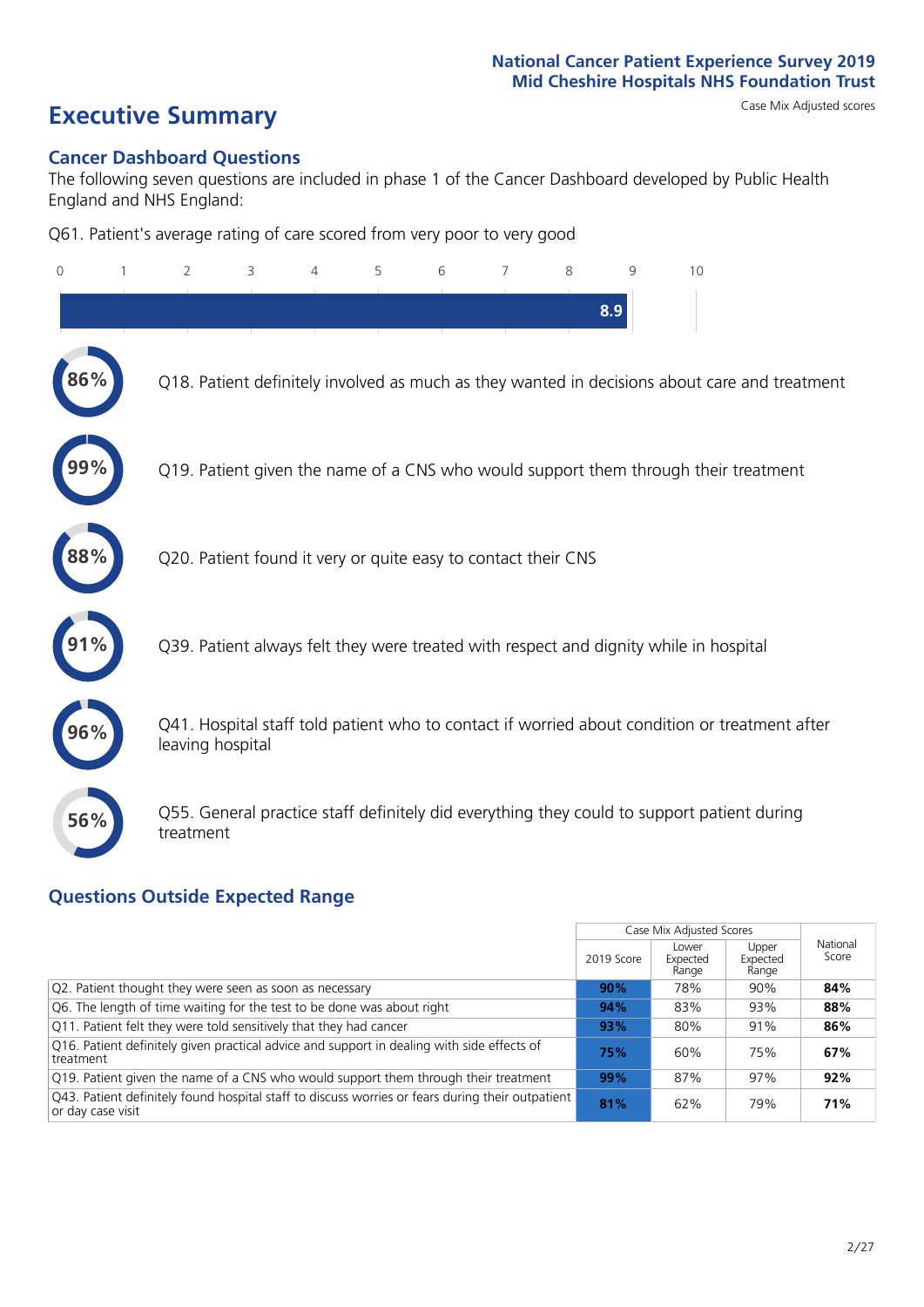# **Introduction**

The National Cancer Patient Experience Survey 2019 is the ninth iteration of the survey first undertaken in 2010. It has been designed to monitor national progress on cancer care; to provide information to drive local quality improvements; to assist commissioners and providers of cancer care; and to inform the work of the various charities and stakeholder groups supporting cancer patients.

The survey was overseen by a national Cancer Patient Experience Advisory Group. This Advisory Group set the principles and objectives of the survey programme and guided questionnaire development. The survey was commissioned and managed by NHS England. The survey provider, Picker, is responsible for designing, running and analysing the survey.

The 2019 survey involved 143 NHS Trusts. Out of 111,366 people, 67,858 people responded to the survey, yielding a response rate of 61%.

# **Methodology**

#### **Eligibility, eldwork and survey methods**

The sample for the survey included all adult (aged 16 and over) NHS patients, with a confirmed primary diagnosis of cancer, discharged from an NHS Trust after an inpatient episode or day case attendance for cancer related treatment in the months of April, May and June 2019. The fieldwork for the survey was undertaken between December 2019 and March 2020.

As in the previous four years, the survey used a mixed mode methodology. Questionnaires were sent by post, with two reminders where necessary, but also included an option to complete the questionnaire online. A Freephone helpline and email was available for respondents to opt out, ask questions about the survey, enable them to complete their questionnaire over the phone and provide access to a translation and interpreting facility for those whose first language was not English.

#### **Case-mix adjustment**

Both unadjusted and adjusted scores are presented in this report. Case-mix adjusted scores allows us to account for the impact that differing patient populations might have on results. By using the case-mix adjusted estimates we can obtain a greater understanding of how a Trust is performing given their patient population. The factors taken into account in this case-mix adjustment are gender, age, ethnic group, deprivation, and tumour group.

#### **Scoring methodology**

Fifty-two questions from the questionnaire are scored as these questions relate directly to patient experience. For all but one question (Q61), scores are presented as the percentage of positive responses out of all scored responses. For Q61, respondents rate their overall care on a scale of 0 to 10, of which the average was calculated for this question's presented score. The percentages in this report have been rounded to the nearest percentage point. Therefore, in some cases the figures do not appear to add up to 100%.

#### **Statistical significance**

In the reporting of 2019 results, appropriate statistical tests have been undertaken to identify unadjusted scores for which the change over time is 'statistically significant'. Thirty-seven scored questions in 2019 have been compared with those of 2018 and a statistically significant change between the two years has been reported where identified.

For the scored questions that are comparable beyond 2018, statistically significant change over the five years has also been reported where identified. A statistically significant difference means that the change in the result is very unlikely to have occurred by sampling variation.

#### **Suppression**

#### **Question-level suppression**

For scores where the base size per question is  $<$ 21, the score will be suppressed and replaced with an asterisk (\*). The base size will include neutral response options.

#### **Double suppression**

If any group within a particular sub-group breakdown (such as the tumour group breakdown) has <21 responses, then the figure for this particular group is suppressed and replaced with an asterisk (\*). If there is only one group within the sub-group breakdown that has <21 respondents, and is therefore suppressed, the group with the next lowest number of respondents is also supressed and replaced with an asterisk (\*) (regardless if it is greater than or less than 21).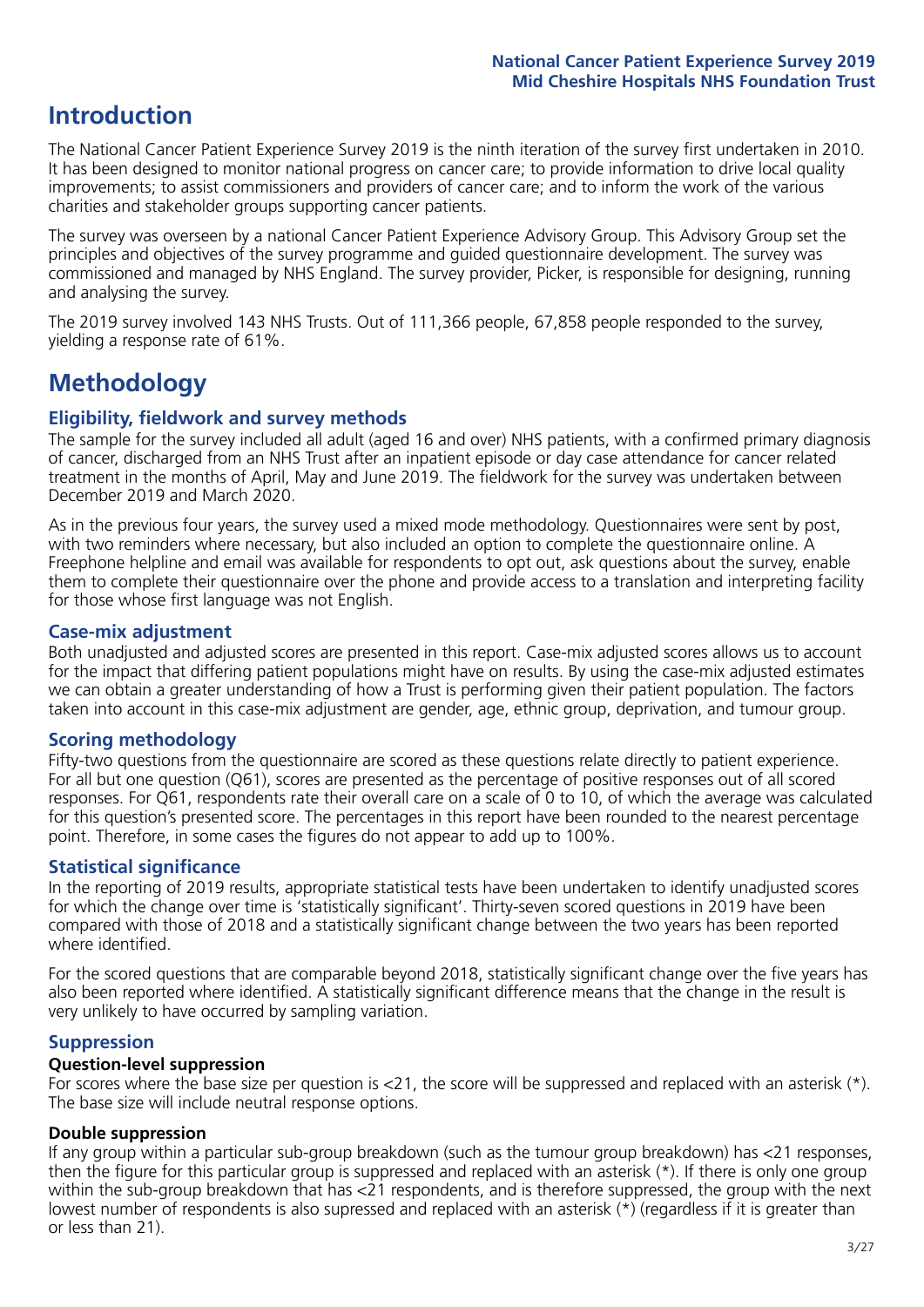# **Understanding the results**

This report shows how this Trust scored for each question in the survey, compared with national results and previous year's results. It is aimed at helping individual Trusts to understand their performance and identify areas for local improvement. Below is a description of the type of results presented within this report and how to understand them.

#### **Expected range charts**

The expected range charts in this report show a bar with the lowest and highest score received for each question nationally. Within this bar, an expected range is given (in grey) and a black diamond represents the actual score for this Trust.

Trusts whose score is above the upper limit of the expected range (in the dark blue) are positive outliers, with a score statistically significantly higher than the national mean. This indicates that the Trust performs better than what Trusts of the same size and demographics are expected to perform. The opposite is true if the score is below the lower limit of the expected range (in the light blue); these are negative outliers. For scores within the expected range (in the grey), the score is what we would expect given the Trust's size and demographics.

#### **Comparability tables**

The comparability tables show the 2018 and 2019 unadjusted scores for this Trust for each scored question. If there is a significant change from 2018 and 2019 or overall from 2015 to 2019, an arrow will be presented for the direction of change. The adjusted 2019 score will also be presented for each scored question along with the lower and upper expected range and national score. Scores above the upper limit of the expected range will be highlighted dark blue, scores below the lower limit of the expected range will be highlighted light blue, and scores within the lower and upper limit of the expected ranges will be highlighted grey.

#### **Tumour type tables**

The tumour type tables show the unadjusted scores for each scored question for each of the 13 tumour groups. The national score for that tumour group is also shown. Unadjusted scores for the same tumour type across different Trusts may not be comparable, as they do not account for the impact that differing patient populations might have on results. Central nervous system is abbreviated as 'CNS' and lower gastrointestinal tract is abbreviated as 'LGT' throughout this report.

#### **Year on year charts**

The year on year charts show five columns representing the unadjusted scores of the last five years (2015, 2016, 2017, 2018 and 2019) for each scored question.

#### **Notes on specific questions**

Following the development phase of the 2019 survey, several changes were made to the questionnaire. Six scored questions were amended (Q5, Q18, Q30, Q35, Q56 and Q60) and one non-scored question (Q29) was amended that impacted the comparability of questions Q30 to Q41. Of all questions changed or impacted by change, only Q60 is presented with historical comparisons; though the results should be interpreted with caution.

#### **Unadjusted data and case-mix adjusted data**

Unadjusted data should be used to see the actual responses from patients relating to the Trust. Case-mix adjusted data, together with expected ranges, should be used to understand whether the results are significantly higher or lower than national results taking account of the patient mix.

# **Further information**

This research was carried out in accordance with the international standard for organisations conducting social research (accreditation to ISO20252:2012; certificate number GB08/74322). The 2019 survey data has been produced and published in line with the Code of Practice for Official Statistics.

For more information on the methodology, please see the Technical Document. It can be viewed along with the 2019 questionnaire and survey quidance on the website at [www.ncpes.co.uk](https://www.ncpes.co.uk/supporting-documents). For all other outputs at National, Trust, CCG and Cancer Alliance level, please see the PDF reports, Excel tables and dashboards at [www.ncpes.co.uk.](https://www.ncpes.co.uk/current-results)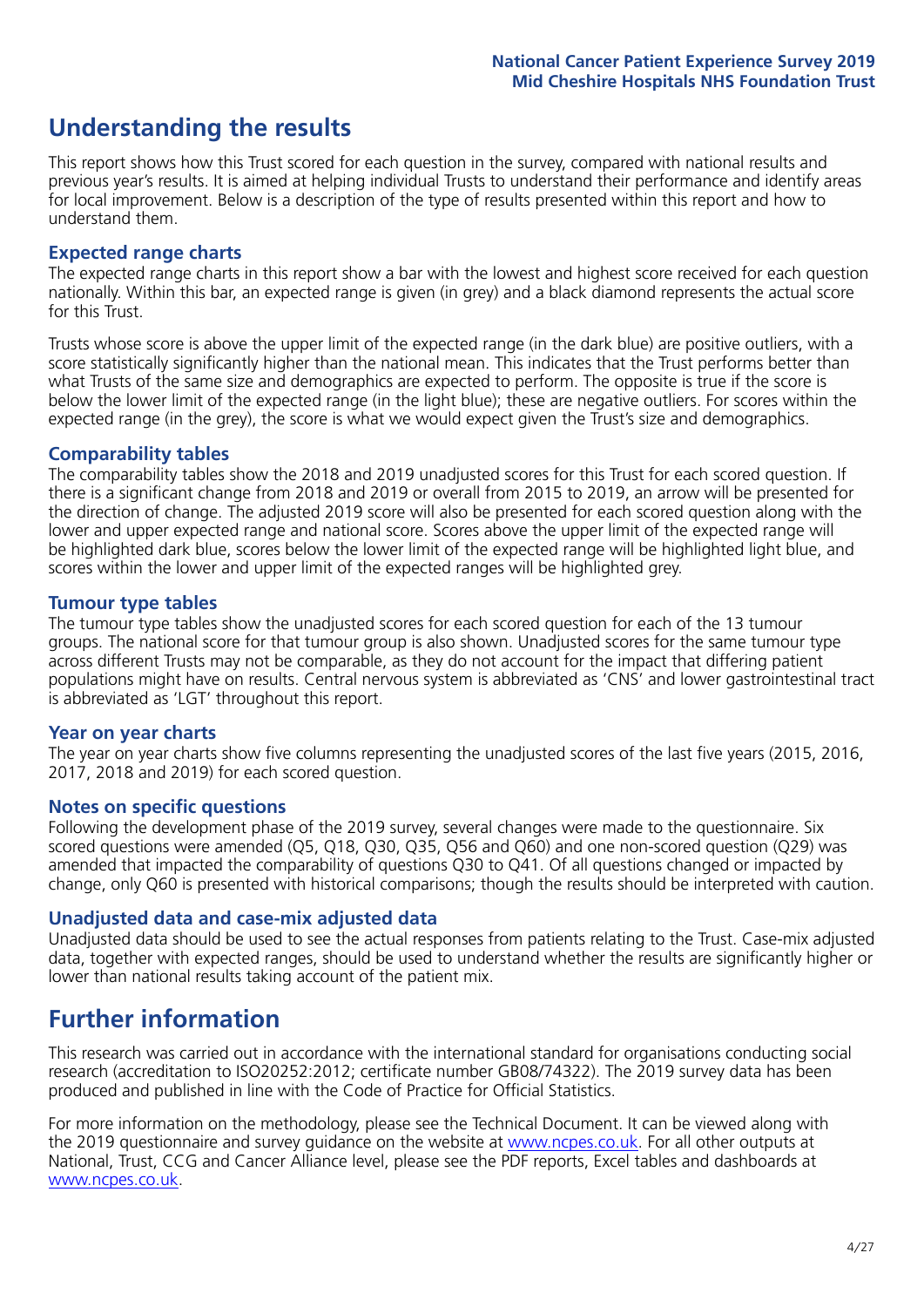### **Response Rate**

#### **Overall Response Rate**

154 patients responded out of a total of 239 patients, resulting in a response rate of 64%.

|          | Sample Size | Adjusted<br>Sample | Completed | Response Rate |
|----------|-------------|--------------------|-----------|---------------|
| Trust    | 251         | 239                | 154       | 64%           |
| National | 119,855     | 111.366            | 67,858    | 61%           |

#### **Respondents by Survey Type**

|                            | Number of<br>Respondents |
|----------------------------|--------------------------|
| Online                     | 13                       |
| Paper                      | 141                      |
| Phone                      | O                        |
| <b>Translation Service</b> |                          |

#### **Respondents by Tumour Group**

|                      | Number of<br>Respondents |
|----------------------|--------------------------|
| <b>Brain / CNS</b>   | ∩                        |
| <b>Breast</b>        | 34                       |
| Colorectal / LGT     | 22                       |
| Gynaecological       | 6                        |
| Haematological       | 24                       |
| <b>Head and Neck</b> | 3                        |
| Lung                 | 1                        |
| Prostate             | 26                       |
| Sarcoma              | $\mathcal{P}$            |
| Skin                 | U                        |
| <b>Upper Gastro</b>  | 12                       |
| Urological           | 17                       |
| Other                | 7                        |

#### **Respondents by Age and Gender**

Respondents year of birth has been used to determine age. This information has been amalgamated into 8 age bands. The age and gender distribution for the Trust was as follows:

|        | Age 16-24 | Age 25-34 | Age 35-44 | Age 45-54 | Age 55-64 | Age 65-74 | Age 75-84 | Age 85+ | Total          |
|--------|-----------|-----------|-----------|-----------|-----------|-----------|-----------|---------|----------------|
| Male   |           |           |           | 4         | 15        | 32        | 22        |         | 8 <sup>1</sup> |
| Female |           |           |           | 12        | 15        | 24        |           |         | --             |
| Total  |           |           |           | 16        | 30        | 56        | 39        |         | 154            |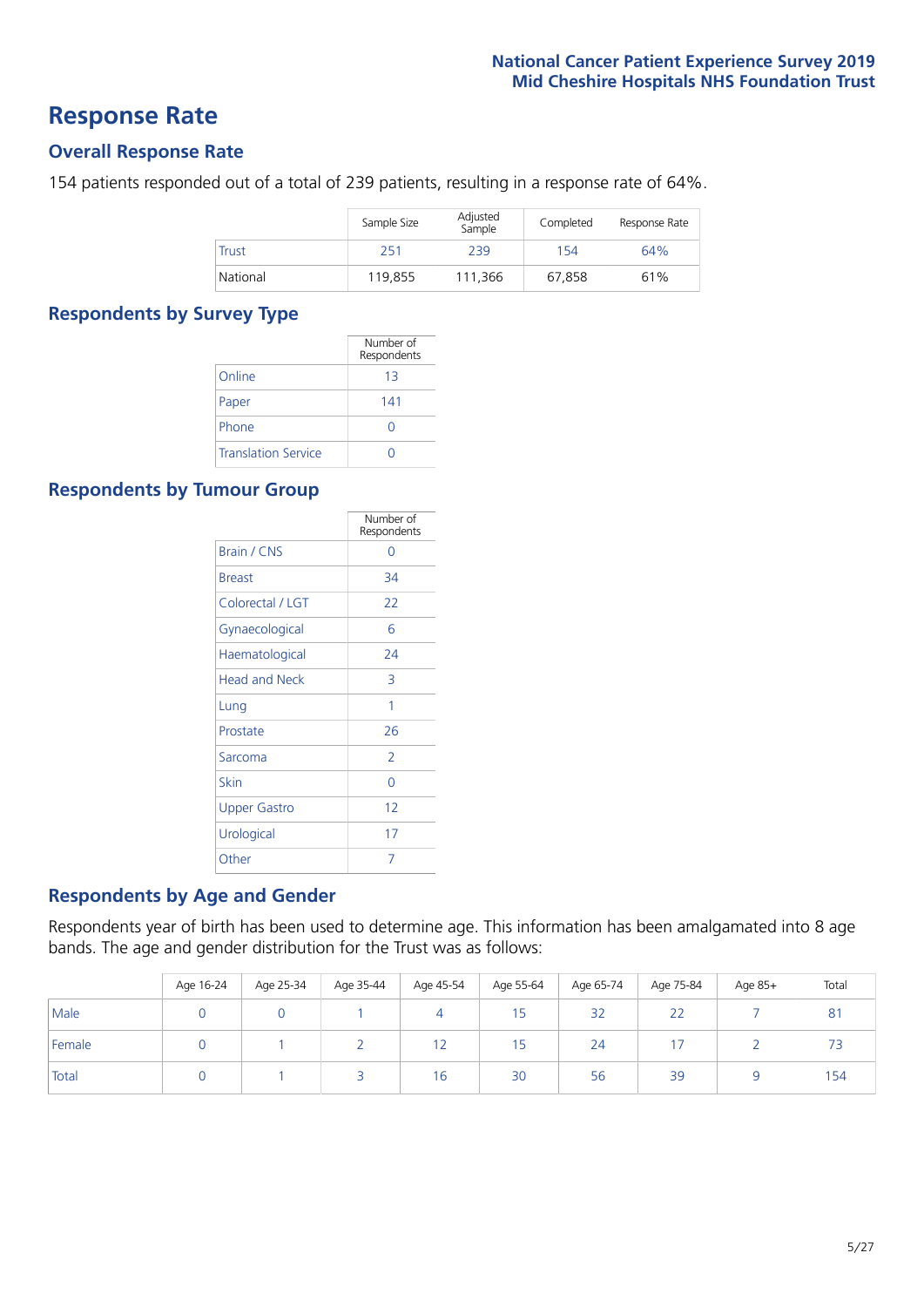# **Expected Range Charts**

| Lower Expected Range<br>Average                                                                                                                                                                                                                                                                                                                                                                                                                                                                                             |    |     |     |     | <b>Upper Expected Range</b> |     |                                                  |     |                          | Case Mix Adjusted Score |                 |
|-----------------------------------------------------------------------------------------------------------------------------------------------------------------------------------------------------------------------------------------------------------------------------------------------------------------------------------------------------------------------------------------------------------------------------------------------------------------------------------------------------------------------------|----|-----|-----|-----|-----------------------------|-----|--------------------------------------------------|-----|--------------------------|-------------------------|-----------------|
| <b>SEEING YOUR GP</b><br>Q1. Saw GP once or twice before being told they needed to go to<br>hospital<br>Q2. Patient thought they were seen as soon as necessary                                                                                                                                                                                                                                                                                                                                                             | 0% | 10% | 20% | 30% | 40%                         | 50% | 60%                                              | 70% | 80%                      | 85%<br>90%              | 90% 100%        |
| <b>DIAGNOSTIC TESTS</b><br>Q5. Received all the information needed about the test<br>Q6. The length of time waiting for the test to be done was about<br>right<br>Q7. Test results explained in completely understandable way                                                                                                                                                                                                                                                                                               | 0% | 10% | 20% | 30% | 40%                         | 50% | 60%                                              | 70% | 80%<br>83%               | 93%<br>94%              | 90% 100%        |
| <b>FINDING OUT WHAT WAS WRONG WITH YOU</b><br>Q10. Patient told they could bring a family member or friend when<br>first told they had cancer<br>Q11. Patient felt they were told sensitively that they had cancer<br>Q12. Patient completely understood the explanation of what was<br>wrong<br>Q13. Patient given easy to understand written information about<br>the type of cancer they had                                                                                                                             | 0% | 10% | 20% | 30% | 40%                         | 50% | 60%                                              | 70% | 80%<br>76%<br>76%<br>79% | 93%<br>$\hat{\diamond}$ | 90% 100%        |
| <b>DECIDING THE BEST TREATMENT FOR YOU</b><br>Q14. Patient felt that treatment options were completely explained<br>Q15. Patient felt possible side effects were definitely explained in<br>an understandable way<br>Q16. Patient definitely given practical advice and support in dealing<br>with side effects of treatment<br>Q17. Patient definitely told about side effects that could affect<br>them in the future<br>Q18. Patient definitely involved as much as they wanted in<br>decisions about care and treatment | 0% | 10% | 20% | 30% | 40%                         | 50% | 60%<br>63%<br>$\bullet$ $\overline{\phantom{a}}$ | 70% | 80%<br>76%<br>75%        | 90%<br>86%              | 90% 100%        |
| <b>CLINICAL NURSE SPECIALIST (CNS)</b><br>Q19. Patient given the name of a CNS who would support them<br>through their treatment<br>Q20. Patient found it very or quite easy to contact their CNS<br>Q21. Patient got understandable answers to important questions<br>all or most of the time                                                                                                                                                                                                                              | 0% | 10% | 20% | 30% | 40%                         | 50% | 60%                                              | 70% | 80%                      | 88%<br>90%              | 90% 100%<br>99% |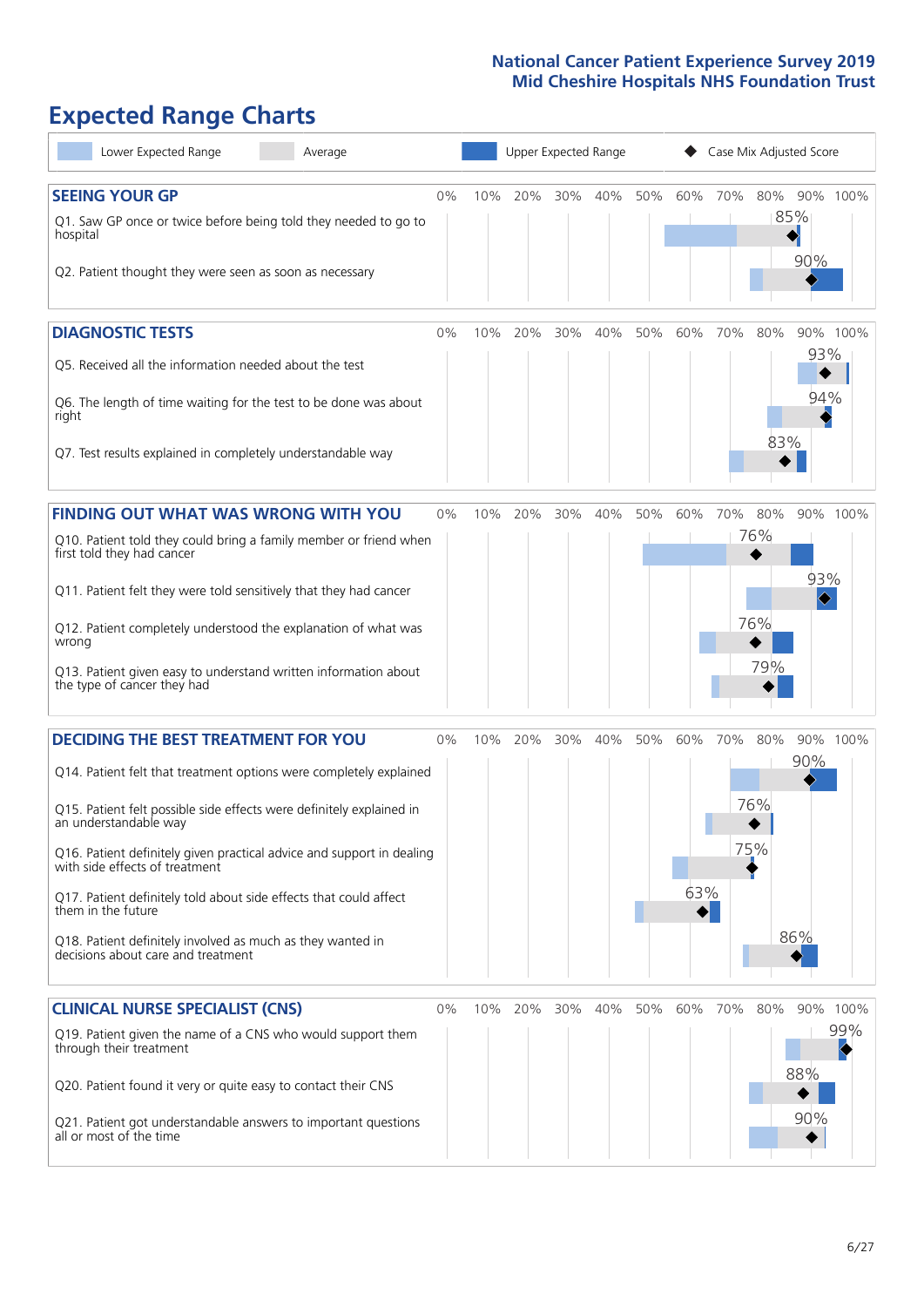# **Expected Range Charts**

| Lower Expected Range<br>Average                                                                                                                                                                                                                                                                                                                                                                                               |    |     | Upper Expected Range |     |     |     |            |     | Case Mix Adjusted Score  |          |
|-------------------------------------------------------------------------------------------------------------------------------------------------------------------------------------------------------------------------------------------------------------------------------------------------------------------------------------------------------------------------------------------------------------------------------|----|-----|----------------------|-----|-----|-----|------------|-----|--------------------------|----------|
| <b>SUPPORT FOR PEOPLE WITH CANCER</b><br>Q22. Hospital staff gave information about support or self-help<br>groups for people with cancer<br>Q23. Hospital staff discussed or gave information about the impact<br>cancer could have on day to day activities<br>Q24. Hospital staff gave information on getting financial help or<br>possible benefits<br>Q25. Hospital staff told patient they could get free prescriptions | 0% | 10% | 20%                  | 30% | 40% | 50% | 60%<br>61% | 70% | 80%<br>86%<br>87%<br>84% | 90% 100% |
| <b>OPERATIONS</b>                                                                                                                                                                                                                                                                                                                                                                                                             | 0% | 10% | 20%                  | 30% | 40% | 50% | 60%        | 70% | 80%                      | 90% 100% |
| Q27. Beforehand, patient had all the information needed about the<br>operation                                                                                                                                                                                                                                                                                                                                                |    |     |                      |     |     |     |            |     |                          | 99%      |
| Q28. Afterwards, staff completely explained how operation had<br>gone in understandable way                                                                                                                                                                                                                                                                                                                                   |    |     |                      |     |     |     |            |     | 84%                      |          |
| <b>HOSPITAL CARE AS AN INPATIENT</b>                                                                                                                                                                                                                                                                                                                                                                                          | 0% | 10% | 20%                  | 30% | 40% | 50% | 60%        | 70% | 80%                      | 90% 100% |
| Q30. Hospital staff didn't talk in front of patient as if patient wasn't<br>there                                                                                                                                                                                                                                                                                                                                             |    |     |                      |     |     |     |            |     | 84%<br>83%               |          |
| Q31. Patient had confidence and trust in all doctors treating them                                                                                                                                                                                                                                                                                                                                                            |    |     |                      |     |     |     |            |     |                          |          |
| Q32. Patient's family or someone close definitely felt able to talk to<br>a doctor                                                                                                                                                                                                                                                                                                                                            |    |     |                      |     |     |     |            | 73% |                          |          |
| Q33. Patient had confidence and trust in all the ward nurses<br>treating them                                                                                                                                                                                                                                                                                                                                                 |    |     |                      |     |     |     |            | 69% |                          |          |
| Q34. Patient thought there were always or nearly always enough<br>nurses on duty to care for them                                                                                                                                                                                                                                                                                                                             |    |     |                      |     |     |     | 62%        |     |                          |          |
| Q35. All hospital staff asked patient what name they prefer to be<br>called by                                                                                                                                                                                                                                                                                                                                                |    |     |                      |     |     |     |            |     | 75%                      |          |
| Q36. Patient always given enough privacy when discussing<br>condition or treatment                                                                                                                                                                                                                                                                                                                                            |    |     |                      |     |     |     |            |     | 83%                      |          |
| Q37. Patient definitely found hospital staff to discuss worries or<br>fears during their inpatient visit                                                                                                                                                                                                                                                                                                                      |    |     |                      |     |     | 48% |            |     |                          |          |
| Q38. Hospital staff definitely did everything they could to help<br>control pain                                                                                                                                                                                                                                                                                                                                              |    |     |                      |     |     |     |            |     | 82%                      |          |
| Q39. Patient always felt they were treated with respect and dignity<br>while in hospital                                                                                                                                                                                                                                                                                                                                      |    |     |                      |     |     |     |            |     | 91%                      |          |
| Q40. Patient given clear written information about what should or<br>should not do after leaving hospital                                                                                                                                                                                                                                                                                                                     |    |     |                      |     |     |     |            |     | 91%                      |          |
| Q41. Hospital staff told patient who to contact if worried about<br>condition or treatment after leaving hospital                                                                                                                                                                                                                                                                                                             |    |     |                      |     |     |     |            |     |                          | 96%      |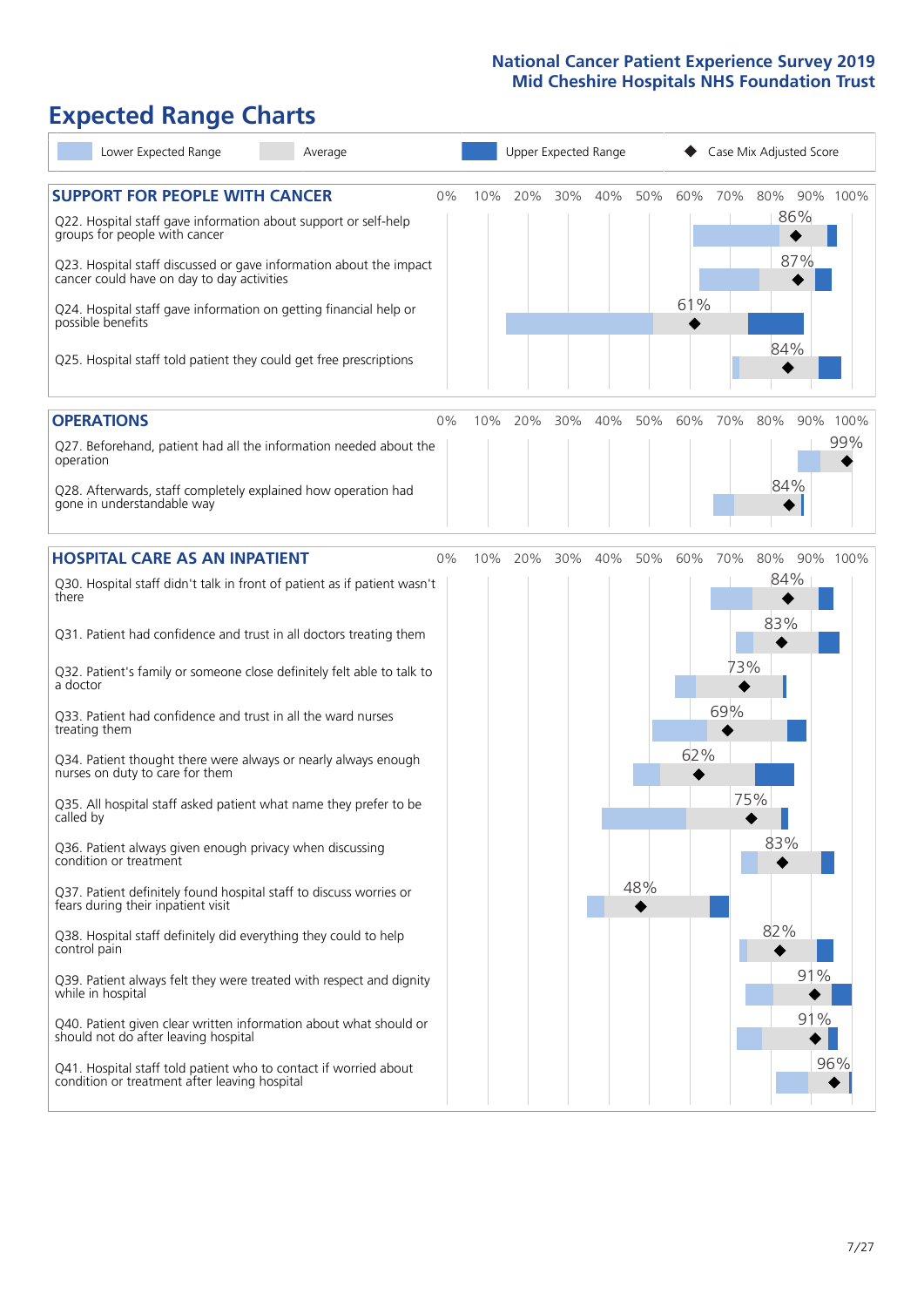# **Expected Range Charts**

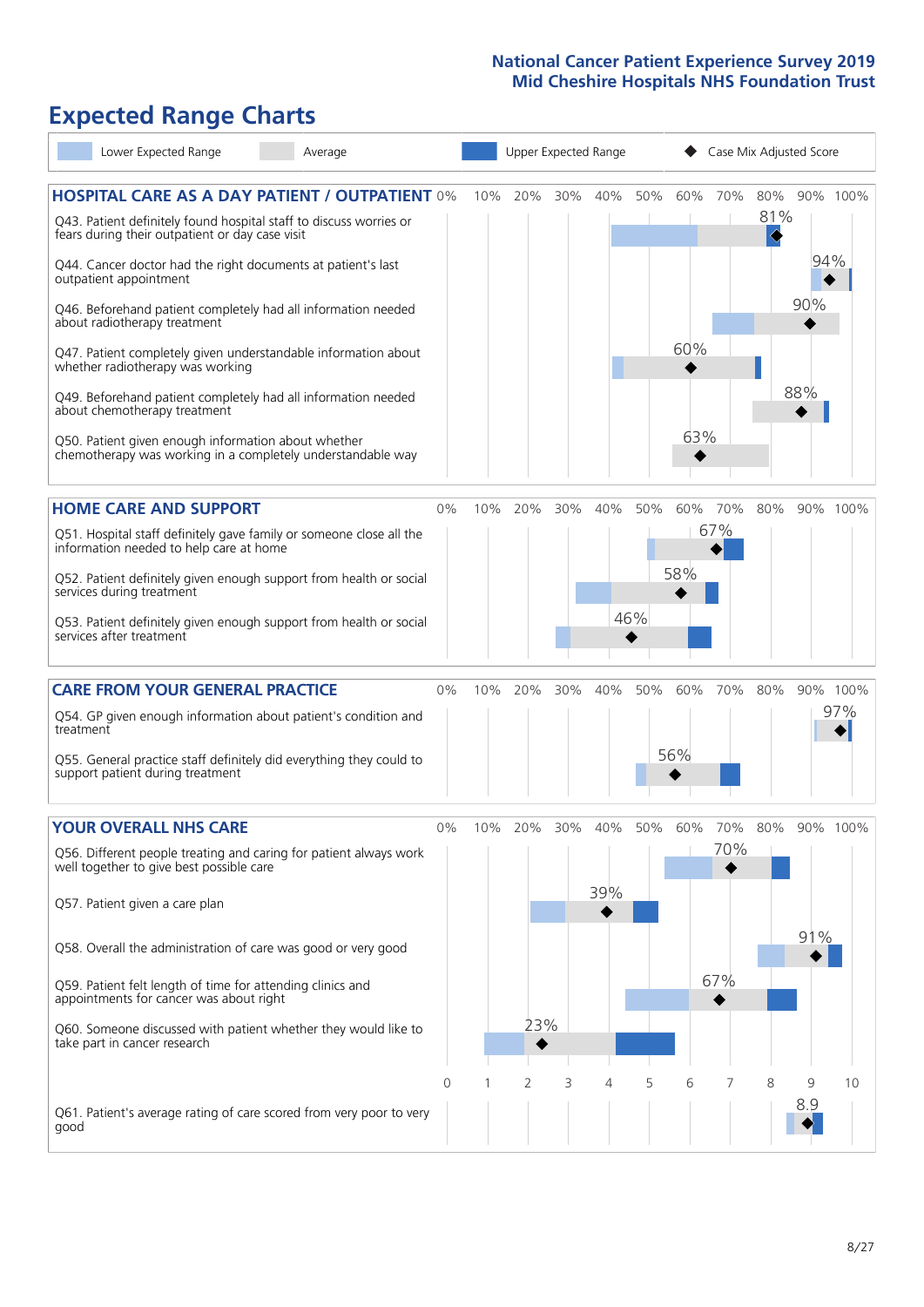# **Comparability Tables**

\* Indicates where a score has been suppressed because there are less than 21 responses.

\*\* No score available for 2018.

 $\triangle$  or  $\nabla$ 

Change 2018-2019: Indicates where 2019 score is significantly higher or lower than 2018 score Change Overall: Indicates significant change overall (2015, 2016, 2017, 2018 and 2019).

Adjusted Score below Lower Expected Range Adjusted Score between Upper and Lower Expected Ranges Adjusted Score above Upper Expected Range

|                                                                             | Case Mix Adjusted Scores<br>Unadjusted Scores |                         |            |               |                                             |         |               |                                     |                |                   |
|-----------------------------------------------------------------------------|-----------------------------------------------|-------------------------|------------|---------------|---------------------------------------------|---------|---------------|-------------------------------------|----------------|-------------------|
|                                                                             | 2018<br>n                                     | 2018<br>Score           | 2019<br>n. | 2019<br>Score | $\sim$   Change   Change  <br>2018-<br>2019 | Overall | 2019<br>Score | Lower<br>Expected Expected<br>Range | Upper<br>Range | National<br>Score |
| <b>SEEING YOUR GP</b>                                                       |                                               |                         |            |               |                                             |         |               |                                     |                |                   |
| Q1. Saw GP once or twice before being told they needed to go<br>to hospital | 135                                           | 83%                     | 116        | 87%           |                                             |         | 85%           | 71%                                 | 86%            | 79%               |
| Q2. Patient thought they were seen as soon as necessary                     | 186                                           | 91%<br>84%<br>49<br>90% |            |               |                                             |         |               | 78%                                 | 90%            | 84%               |

| <b>DIAGNOSTIC TESTS</b>                                                   |      |     |     |     |  |     |     |     |     |
|---------------------------------------------------------------------------|------|-----|-----|-----|--|-----|-----|-----|-----|
| O5. Received all the information needed about the test                    | $**$ | **  | 38  | 93% |  | 93% | 91% | 99% | 95% |
| Q6. The length of time waiting for the test to be done was<br>about right | 169  | 91% | 143 | 94% |  | 94% | 83% | 93% | 88% |
| Q7. Test results explained in completely understandable way               | 169  | 83% | 142 | 84% |  | 83% | 73% | 86% | 80% |

| <b>FINDING OUT WHAT WAS WRONG WITH YOU</b>                                                      |     |     |     |     |     |     |     |     |
|-------------------------------------------------------------------------------------------------|-----|-----|-----|-----|-----|-----|-----|-----|
| Q10. Patient told they could bring a family member or friend<br>when first told they had cancer | 181 | 71% | 135 | 77% | 76% | 69% | 85% | 77% |
| Q11. Patient felt they were told sensitively that they had cancer                               | 187 | 86% | 153 | 93% | 93% | 80% | 91% | 86% |
| Q12. Patient completely understood the explanation of what<br>was wrong                         | 190 | 74% | 154 | 77% | 76% | 66% | 80% | 73% |
| Q13. Patient given easy to understand written information<br>about the type of cancer they had  | 175 | 79% | 139 | 81% | 79% | 67% | 82% | 74% |

| <b>DECIDING THE BEST TREATMENT FOR YOU</b>                                                              |      |     |     |     |  |     |                 |     |     |
|---------------------------------------------------------------------------------------------------------|------|-----|-----|-----|--|-----|-----------------|-----|-----|
| Q14. Patient felt that treatment options were completely<br>explained                                   | 173  | 83% | 38  | 90% |  | 90% | 77 <sub>%</sub> | 90% | 83% |
| Q15. Patient felt possible side effects were definitely explained<br>in an understandable way           | 183  | 79% | 148 | 76% |  | 76% | 66%             | 80% | 73% |
| Q16. Patient definitely given practical advice and support in<br>dealing with side effects of treatment | 183  | 72% | 150 | 75% |  | 75% | 60%             | 75% | 67% |
| Q17. Patient definitely told about side effects that could affect<br>them in the future                 | 168  | 63% | 43  | 64% |  | 63% | 49%             | 65% | 57% |
| Q18. Patient definitely involved as much as they wanted in<br>decisions about care and treatment        | $**$ | **  | 52  | 87% |  | 86% | 75%             | 87% | 81% |

| <b>CLINICAL NURSE SPECIALIST (CNS)</b>                                                    |     |     |     |     |  |     |     |     |     |
|-------------------------------------------------------------------------------------------|-----|-----|-----|-----|--|-----|-----|-----|-----|
| Q19. Patient given the name of a CNS who would support them<br>through their treatment    | 177 | 93% | 145 | 99% |  | 99% | 87% | 97% | 92% |
| Q20. Patient found it very or quite easy to contact their CNS                             | 143 | 89% | 128 | 88% |  | 88% | 78% | 92% | 85% |
| Q21. Patient got understandable answers to important<br>questions all or most of the time | 142 | 92% | 127 | 91% |  | 90% | 82% | 93% | 87% |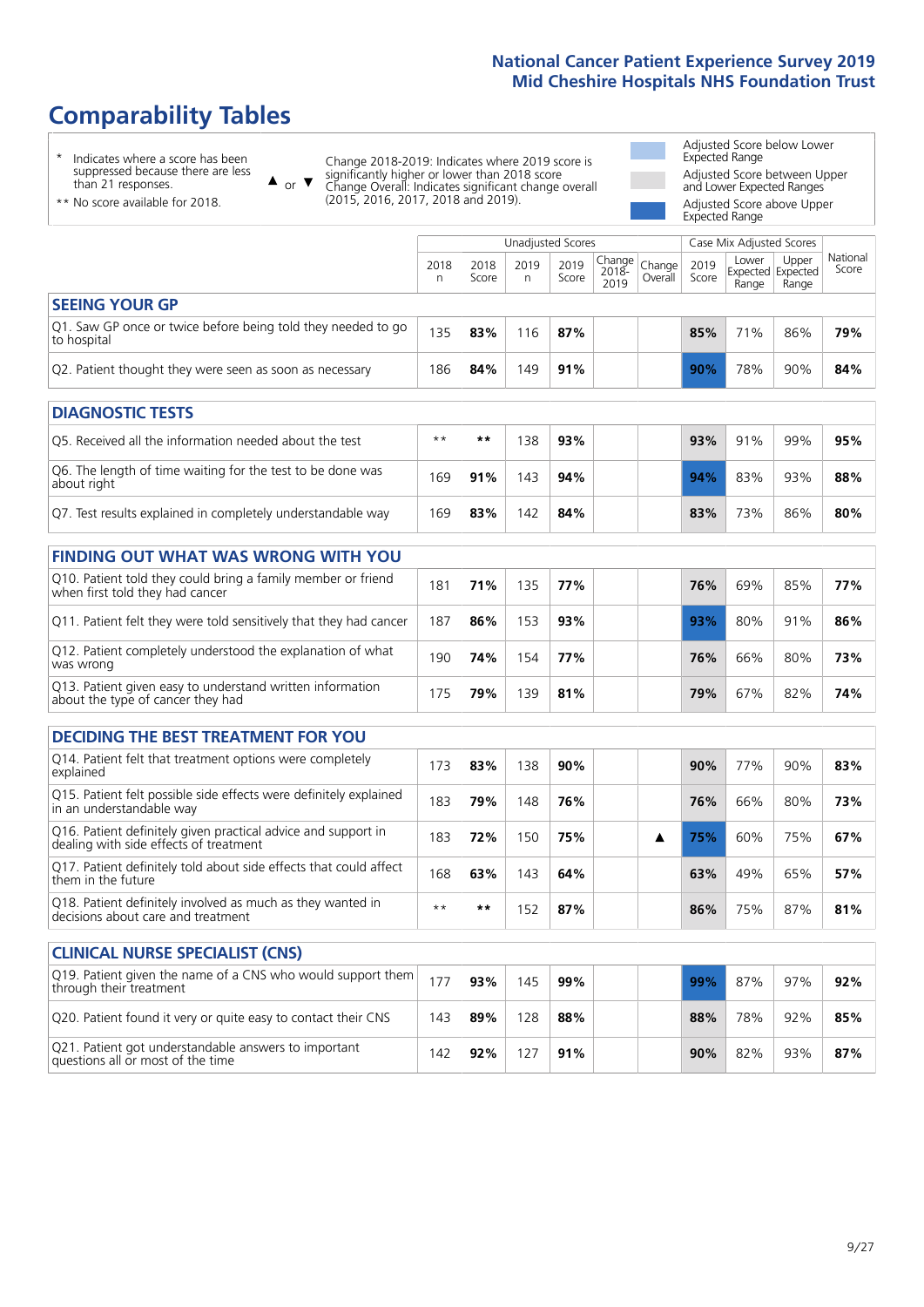# **Comparability Tables**

\* Indicates where a score has been suppressed because there are less than 21 responses.

\*\* No score available for 2018.

 $\triangle$  or  $\nabla$ 

Change 2018-2019: Indicates where 2019 score is significantly higher or lower than 2018 score Change Overall: Indicates significant change overall (2015, 2016, 2017, 2018 and 2019).

Adjusted Score below Lower Expected Range Adjusted Score between Upper and Lower Expected Ranges Adjusted Score above Upper Expected Range

|                                                                                                                   |              |               | <b>Unadjusted Scores</b> |               |                         |                   |               | Case Mix Adjusted Scores |                                     |                   |
|-------------------------------------------------------------------------------------------------------------------|--------------|---------------|--------------------------|---------------|-------------------------|-------------------|---------------|--------------------------|-------------------------------------|-------------------|
|                                                                                                                   | 2018<br>n.   | 2018<br>Score | 2019<br>n                | 2019<br>Score | Change<br>2018-<br>2019 | Change<br>Overall | 2019<br>Score | Lower<br>Range           | Upper<br>Expected Expected<br>Range | National<br>Score |
| <b>SUPPORT FOR PEOPLE WITH CANCER</b>                                                                             |              |               |                          |               |                         |                   |               |                          |                                     |                   |
| Q22. Hospital staff gave information about support or self-help<br>groups for people with cancer                  | 139          | 89%           | 122                      | 87%           |                         |                   | 86%           | 82%                      | 94%                                 | 88%               |
| Q23. Hospital staff discussed or gave information about the<br>impact cancer could have on day to day activities  | 117          | 86%           | 110                      | 87%           |                         |                   | 87%           | 77%                      | 91%                                 | 84%               |
| Q24. Hospital staff gave information on getting financial help or<br>possible benefits                            | 75           | 61%           | 73                       | 59%           |                         |                   | 61%           | 51%                      | 74%                                 | 63%               |
| Q25. Hospital staff told patient they could get free prescriptions                                                | 70           | 84%           | 61                       | 84%           |                         |                   | 84%           | 72%                      | 92%                                 | 82%               |
| <b>OPERATIONS</b>                                                                                                 |              |               |                          |               |                         |                   |               |                          |                                     |                   |
| Q27. Beforehand, patient had all the information needed about<br>the operation                                    | 105          | 95%           | 90                       | 99%           |                         | ▼                 | 99%           | 92%                      | 100%                                | 96%               |
| Q28. Afterwards, staff completely explained how operation had<br>gone in understandable way                       | 105          | 86%           | 91                       | 85%           |                         |                   | 84%           | 71%                      | 88%                                 | 79%               |
| <b>HOSPITAL CARE AS AN INPATIENT</b>                                                                              |              |               |                          |               |                         |                   |               |                          |                                     |                   |
| Q30. Hospital staff didn't talk in front of patient as if patient<br>wasn't there                                 | $**$         | $***$         | 79                       | 85%           |                         |                   | 84%           | 75%                      | 92%                                 | 84%               |
| Q31. Patient had confidence and trust in all doctors treating<br>them                                             | $* *$        | $***$         | 80                       | 84%           |                         |                   | 83%           | 76%                      | 92%                                 | 84%               |
| Q32. Patient's family or someone close definitely felt able to talk<br>to a doctor                                | $* *$        | $***$         | 66                       | 74%           |                         |                   | 73%           | 61%                      | 83%                                 | 72%               |
| O33. Patient had confidence and trust in all the ward nurses<br>treating them                                     | $\star\star$ | **            | 80                       | 70%           |                         |                   | 69%           | 64%                      | 84%                                 | 74%               |
| Q34. Patient thought there were always or nearly always<br>enough nurses on duty to care for them                 | $* *$        | $***$         | 78                       | 63%           |                         |                   | 62%           | 53%                      | 76%                                 | 64%               |
| Q35. All hospital staff asked patient what name they prefer to<br>be called by                                    | $**$         | $***$         | 79                       | 76%           |                         |                   | 75%           | 59%                      | 83%                                 | 71%               |
| Q36. Patient always given enough privacy when discussing<br>condition or treatment                                | $* *$        | $**$          | 80                       | 84%           |                         |                   | 83%           | 77%                      | 93%                                 | 85%               |
| Q37. Patient definitely found hospital staff to discuss worries or<br>fears during their inpatient visit          | $* *$        | **            | 56                       | 50%           |                         |                   | 48%           | 39%                      | 65%                                 | 52%               |
| Q38. Hospital staff definitely did everything they could to help<br>control pain                                  | $* *$        | $***$         | 73                       | 84%           |                         |                   | 82%           | 74%                      | 91%                                 | 83%               |
| Q39. Patient always felt they were treated with respect and<br>dignity while in hospital                          | $\star\star$ | $***$         | 80                       | 91%           |                         |                   | 91%           | 81%                      | 95%                                 | 88%               |
| Q40. Patient given clear written information about what should<br>or should not do after leaving hospital         | $**$         | $***$         | 73                       | 92%           |                         |                   | 91%           | 78%                      | 94%                                 | 86%               |
| Q41. Hospital staff told patient who to contact if worried about<br>condition or treatment after leaving hospital | $\star\star$ | $***$         | 79                       | 96%           |                         |                   | 96%           | 89%                      | 99%                                 | 94%               |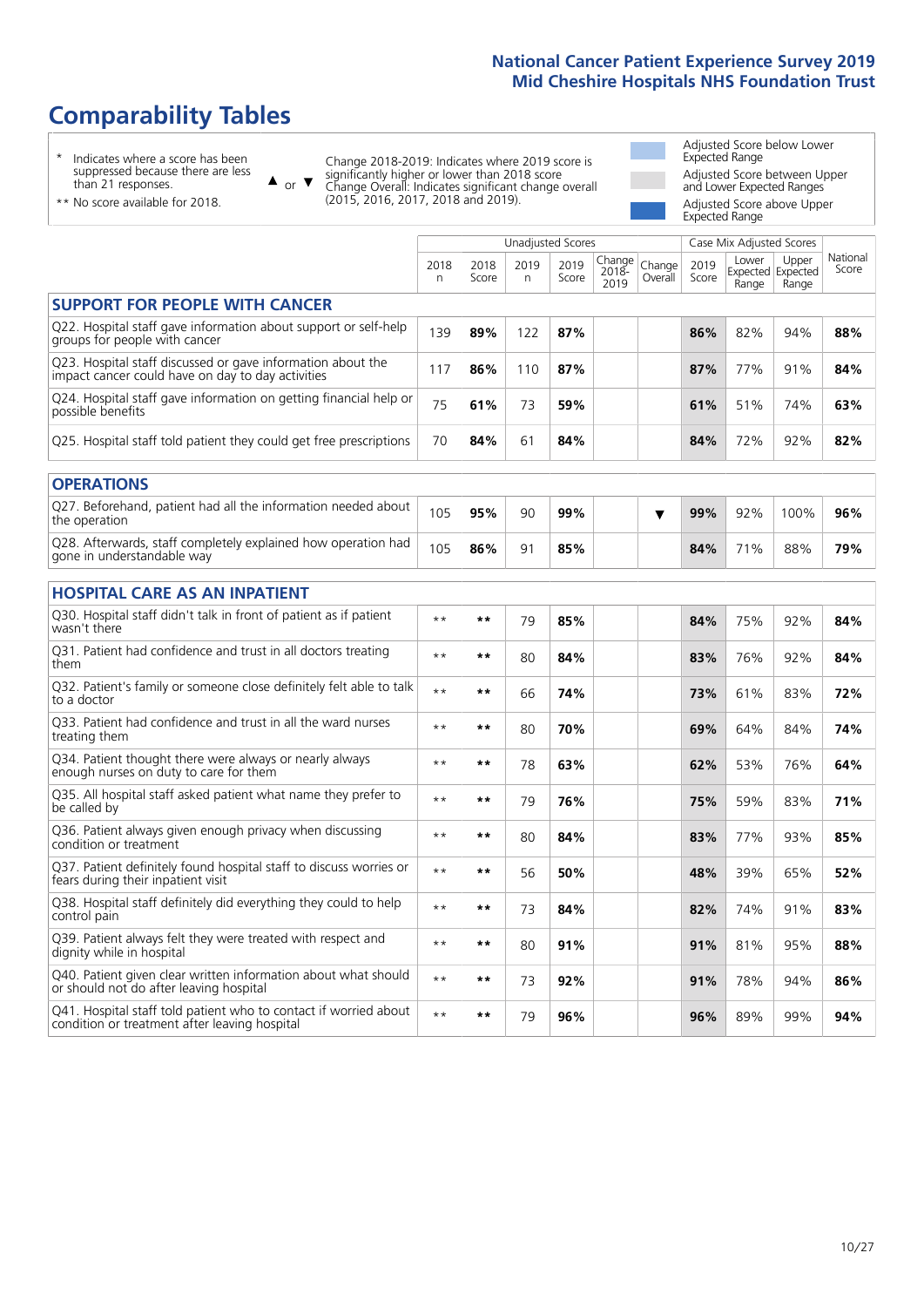# **Comparability Tables**

\* Indicates where a score has been suppressed because there are less than 21 responses.

\*\* No score available for 2018.

 $\triangle$  or  $\nabla$ 

Change 2018-2019: Indicates where 2019 score is significantly higher or lower than 2018 score Change Overall: Indicates significant change overall (2015, 2016, 2017, 2018 and 2019).

Adjusted Score below Lower Expected Range Adjusted Score between Upper and Lower Expected Ranges Adjusted Score above Upper Expected Range

|                                                                                                                       |              |               | <b>Unadjusted Scores</b> |               |                         |                   |               | Case Mix Adjusted Scores |                                     |                   |
|-----------------------------------------------------------------------------------------------------------------------|--------------|---------------|--------------------------|---------------|-------------------------|-------------------|---------------|--------------------------|-------------------------------------|-------------------|
|                                                                                                                       | 2018<br>n.   | 2018<br>Score | 2019<br>n.               | 2019<br>Score | Change<br>2018-<br>2019 | Change<br>Overall | 2019<br>Score | Lower<br>Range           | Upper<br>Expected Expected<br>Range | National<br>Score |
| <b>HOSPITAL CARE AS A DAY PATIENT / OUTPATIENT</b>                                                                    |              |               |                          |               |                         |                   |               |                          |                                     |                   |
| Q43. Patient definitely found hospital staff to discuss worries or<br>fears during their outpatient or day case visit | 139          | 76%           | 111                      | 82%           |                         |                   | 81%           | 62%                      | 79%                                 | 71%               |
| Q44. Cancer doctor had the right documents at patient's last<br>outpatient appointment                                | 153          | 98%           | 130                      | 95%           |                         |                   | 94%           | 92%                      | 99%                                 | 96%               |
| Q46. Beforehand patient completely had all information needed<br>about radiotherapy treatment                         | 41           | 71%           | 40                       | 90%           |                         |                   | 90%           | 76%                      | 97%                                 | 86%               |
| Q47. Patient completely given understandable information<br>about whether radiotherapy was working                    | 35           | 63%           | 35                       | 60%           |                         |                   | 60%           | 44%                      | 76%                                 | 60%               |
| Q49. Beforehand patient completely had all information needed<br>about chemotherapy treatment                         | 60           | 83%           | 66                       | 88%           |                         |                   | 88%           | 76%                      | 93%                                 | 84%               |
| Q50. Patient given enough information about whether<br>chemotherapy was working in a completely understandable way    | 55           | 65%           | 59                       | 63%           |                         |                   | 63%           | 56%                      | 80%                                 | 68%               |
| <b>HOME CARE AND SUPPORT</b>                                                                                          |              |               |                          |               |                         |                   |               |                          |                                     |                   |
| Q51. Hospital staff definitely gave family or someone close all<br>the information needed to help care at home        | 156          | 67%           | 128                      | 67%           |                         |                   | 67%           | 51%                      | 68%                                 | 60%               |
| Q52. Patient definitely given enough support from health or<br>social services during treatment                       | 99           | 65%           | 86                       | 58%           |                         |                   | 58%           | 40%                      | 64%                                 | 52%               |
| Q53. Patient definitely given enough support from health or<br>social services after treatment                        | 61           | 66%           | 47                       | 47%           |                         |                   | 46%           | 31%                      | 59%                                 | 45%               |
| <b>CARE FROM YOUR GENERAL PRACTICE</b>                                                                                |              |               |                          |               |                         |                   |               |                          |                                     |                   |
| Q54. GP given enough information about patient's condition<br>and treatment                                           | 145          | 91%           | 116                      | 97%           |                         |                   | 97%           | 91%                      | 99%                                 | 95%               |
| Q55. General practice staff definitely did everything they could<br>to support patient during treatment               | 121          | 59%           | 110                      | 57%           |                         |                   | 56%           | 49%                      | 68%                                 | 58%               |
| <b>YOUR OVERALL NHS CARE</b>                                                                                          |              |               |                          |               |                         |                   |               |                          |                                     |                   |
| Q56. Different people treating and caring for patient always<br>work well together to give best possible care         | $\star\star$ | $***$         | 149                      | 71%           |                         |                   | 70%           | 66%                      | 80%                                 | 73%               |
| Q57. Patient given a care plan                                                                                        | 146          | 50%           | 130                      | 39%           |                         |                   | 39%           | 29%                      | 46%                                 | 38%               |
| Q58. Overall the administration of care was good or very good                                                         | 186          | 91%           | 152                      | 91%           |                         |                   | 91%           | 83%                      | 94%                                 | 89%               |
| Q59. Patient felt length of time for attending clinics and<br>appointments for cancer was about right                 | 184          | 76%           | 153                      | 69%           |                         |                   | 67%           | 60%                      | 79%                                 | 69%               |
| Q60. Someone discussed with patient whether they would like<br>to take part in cancer research                        | 181          | 23%           | 141                      | 23%           |                         |                   | 23%           | 19%                      | 42%                                 | 30%               |
| Q61. Patient's average rating of care scored from very poor to<br>very good                                           | 183          | 8.9           | 151                      | 8.9           |                         |                   | 8.9           | 8.6                      | 9.0                                 | 8.8               |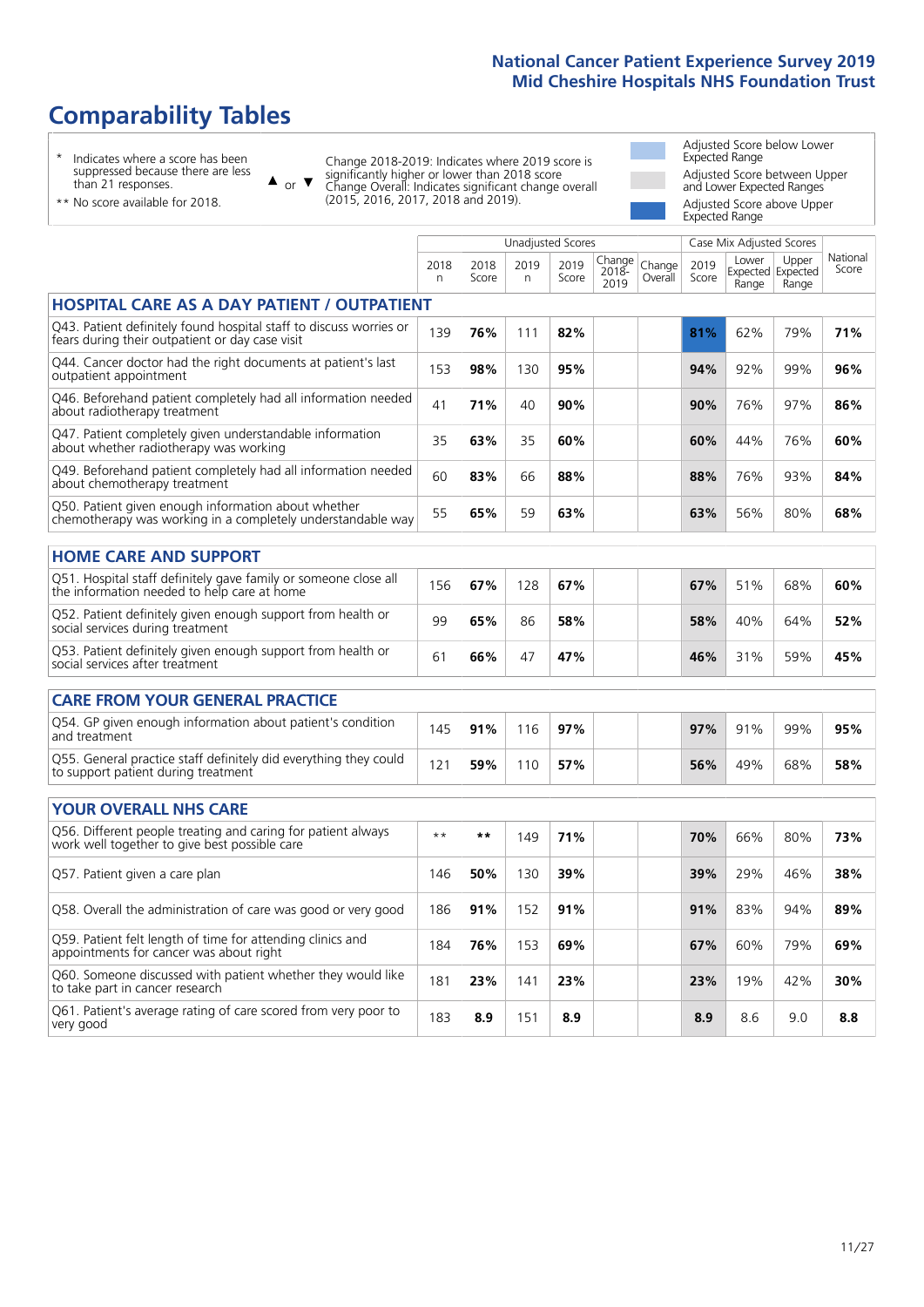# **Tumour Type Tables**

- \* Indicates where a score has been suppressed because there are less than 21 responses.
- n.a. Indicates that there were no respondents for that tumour group.

| <b>SEEING YOUR GP</b>                           |              |       |               |                   |                    |                |                  |                 | Tumour Group |         |      |                 |                                                 |         |                |
|-------------------------------------------------|--------------|-------|---------------|-------------------|--------------------|----------------|------------------|-----------------|--------------|---------|------|-----------------|-------------------------------------------------|---------|----------------|
|                                                 |              | Brain | <b>Breast</b> | Colorectal<br>LGT | ᠊ᢛ<br>Gynaecologic | Haematological | Head and<br>Neck | Lung            | Prostate     | Sarcoma | Skin | Upper<br>Gastro | –<br>Irologica                                  | Other   | All<br>Cancers |
| Q1. Saw GP once or twice before being told they | <b>Trust</b> |       | n.a. 100%     |                   | $\star$            | $\star$        | $\star$          | $\star$         | 82%          |         | n.a. | $\star$         | $\star$                                         | $\star$ | 87%            |
| needed to go to hospital                        | National     | 59%   |               |                   | 94% 75% 77%        |                |                  | 67% 79% 71% 82% |              | 71%     |      |                 | 90% 74% 83% 74%                                 |         | 79%            |
| Q2. Patient thought they were seen as soon as   | Trust        | n.a.  | 94% 90%       |                   | $\star$            | 92%            | $\star$          | $\star$         | 96%          | $\star$ | n.a. | $\star$         | $\star$                                         | $\star$ | 91%            |
| necessary                                       | National     | 79%   |               |                   |                    |                |                  |                 |              |         |      |                 | 89% 83% 81% 82% 81% 84% 86% 69% 85% 79% 85% 79% |         | 84%            |

#### **DIAGNOSTIC TESTS** Tumour Group

|                                                   |              | Brain | <b>Breast</b> | Colorectal<br>LGT           | ᠊ᢛ<br>Gynaecologic | Haematological | Head and<br>Neck | Lung    | Prostate | Sarcoma | Skin | Upper<br>Gastro | rological                                   | Other   | All<br>Cancers |
|---------------------------------------------------|--------------|-------|---------------|-----------------------------|--------------------|----------------|------------------|---------|----------|---------|------|-----------------|---------------------------------------------|---------|----------------|
| Q5. Received all the information needed about     | <b>Trust</b> | n.a.  | 84%           |                             | $\star$            | 95%            | $\star$          | $\star$ | 88%      |         | n.a. | $\star$         | $\star$                                     | $\star$ | 93%            |
| $\vert$ the test                                  | National     | 93%   | 95%           | 95%                         | 93%                | 95%            |                  | 93% 95% | 95%      | 93%     | 96%  | 95%             | 95%                                         | 95%     | 95%            |
| Q6. The length of time waiting for the test to be | Trust        | n.a.  | 94%           |                             | $\star$            | 87%            | $\star$          | $\star$ | 96%      | $\star$ | n.a. | $\star$         | $\star$                                     | $\star$ | 94%            |
| done was about right                              | National     |       | 84% 91%       | 88%                         |                    |                |                  |         |          |         |      |                 | 86% 89% 88% 87% 87% 81% 87% 84% 87% 86% 88% |         |                |
| Q7. Test results explained in completely          | Trust        | n.a.  | 88%           |                             | $\star$            | 87%            | $\star$          | $\star$ | 76%      | $\star$ | n.a. | $\star$         | $\star$                                     | $\star$ | 84%            |
| understandable way                                | National 71% |       |               | 83% 82% 77% 77% 79% 80% 80% |                    |                |                  |         |          |         |      |                 | 78% 84% 75% 80% 76% 80%                     |         |                |

| <b>FINDING OUT WHAT WAS WRONG WITH YOU</b>        |              |       |               |                                  |                |                |                        |             | Tumour Group |         |      |                 |            |         |                |
|---------------------------------------------------|--------------|-------|---------------|----------------------------------|----------------|----------------|------------------------|-------------|--------------|---------|------|-----------------|------------|---------|----------------|
|                                                   |              | Brain | <b>Breast</b> | ╮<br>olorectal.<br>LGT<br>$\cup$ | Gynaecological | Haematological | ad and<br>Neck<br>Head | Lung        | Prostate     | Sarcoma | Skin | Upper<br>Gastro | Jrological | Other   | All<br>Cancers |
| Q10. Patient told they could bring a family       | <b>Trust</b> | n.a.  | 86%           | 95%                              | $\star$        | 62%            | $\ast$                 | $^\star$    | 83%          | $\star$ | n.a. | $\star$         | $\star$    | $\star$ | 77%            |
| member or friend when first told they had cancer  | National     | 85%   | 82%           | 82%                              | 71%            | 71%            | 71%                    | 77%         | 79%          | 73%     | 69%  | 76%             | 73%        | 75%     | 77%            |
| Q11. Patient felt they were told sensitively that | Trust        | n.a.  | 97%           | 91%                              | $\star$        | 92%            | $\star$                | $\star$     | 92%          | $\star$ | n.a. | $\star$         | $\star$    | $\star$ | 93%            |
| they had cancer                                   | National     | 79%   |               | 89% 87%                          | 82%            |                | 84% 87%                | 83%         | 86%          | 84%     | 89%  | 81%             | 84% 83%    |         | 86%            |
| Q12. Patient completely understood the            | Trust        | n.a.  | 79%           | 86%                              | $\star$        | 58%            | $\star$                | $\star$     | 73%          | $\star$ | n.a. | $\star$         | $\star$    | $\star$ | 77%            |
| explanation of what was wrong                     | National     | 66%   | 77%           | 79%                              | 73%            | 60%            | 78%                    | 76%         | 79%          | 67%     | 80%  | 70%             | 77%        | 70%     | 73%            |
| Q13. Patient given easy to understand written     | Trust        | n.a.  | 90%           | $\star$                          | $\star$        | 71%            | $\star$                | $\star$     | 81%          | $\star$ | n.a. | $\star$         | $\star$    | $\ast$  | 81%            |
| information about the type of cancer they had     | National     | 66%   | 78%           | 73%                              | 71%            | 76%            |                        | 69% 67% 83% |              | 67%     | 84%  | 67%             | 74%        | 65%     | 74%            |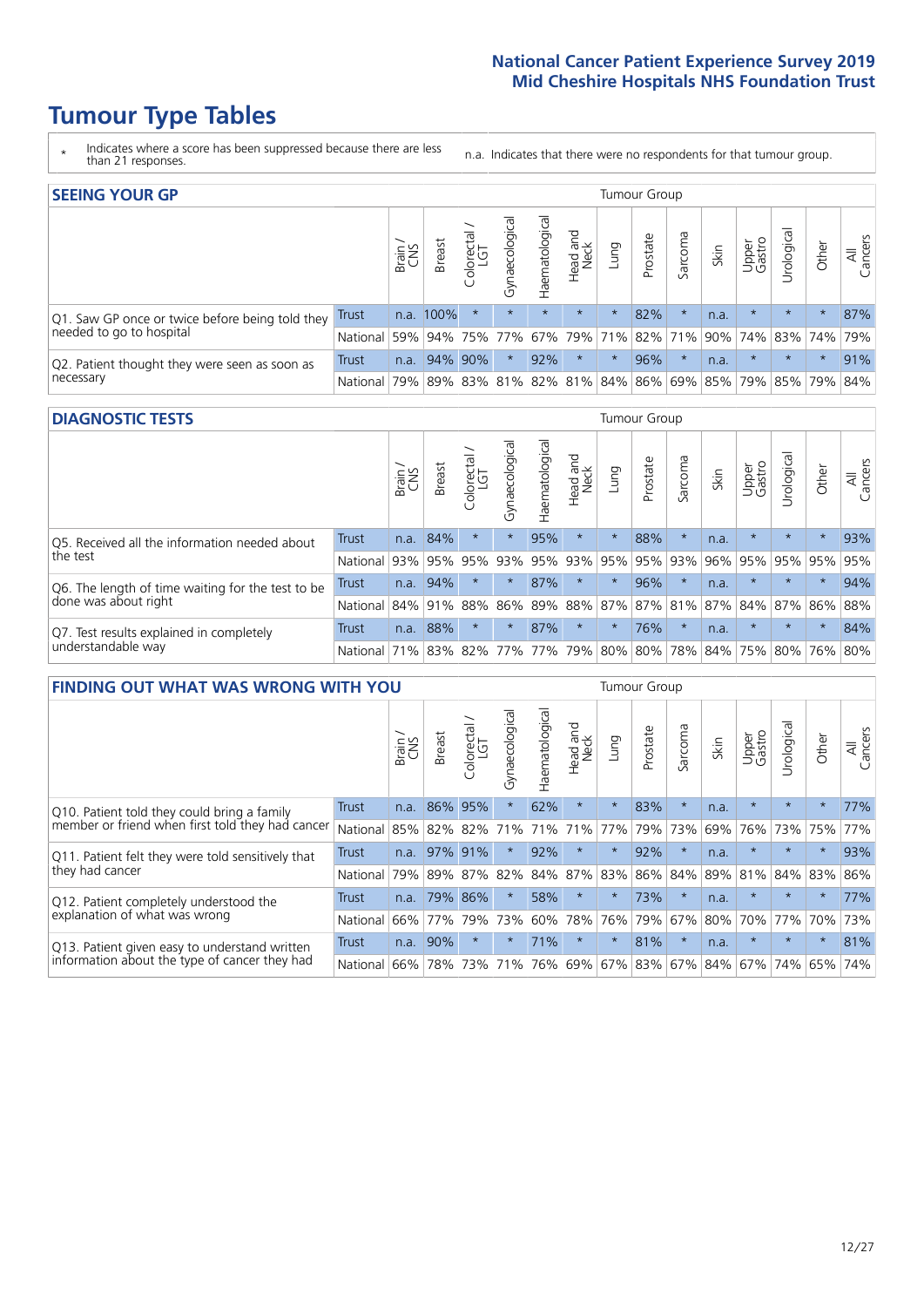# **Tumour Type Tables**

\* Indicates where a score has been suppressed because there are less than 21 responses.

n.a. Indicates that there were no respondents for that tumour group.

| DECIDING THE BEST TREATMENT FOR YOU                |              |       |               |            |                |                |                         |         | <b>Tumour Group</b> |                                     |      |                 |            |         |                |
|----------------------------------------------------|--------------|-------|---------------|------------|----------------|----------------|-------------------------|---------|---------------------|-------------------------------------|------|-----------------|------------|---------|----------------|
|                                                    |              | Brain | <b>Breast</b> | Colorectal | Gynaecological | Haematological | aad and<br>Neck<br>Head | Lung    | Prostate            | arcoma<br>ιñ                        | Skin | Upper<br>Gastro | Jrological | Other   | All<br>Cancers |
| Q14. Patient felt that treatment options were      | <b>Trust</b> | n.a.  | 94%           | $\star$    | $\star$        | 91%            | $\star$                 | $\star$ | 96%                 | $\star$                             | n.a. | $\star$         | $\star$    | $\star$ | 90%            |
| completely explained                               | National     | 85%   | 85%           | 85%        | 85%            | 82%            | 87%                     | 84%     | 83%                 | 83%                                 | 89%  | 81%             | 83%        | 79%     | 83%            |
| Q15. Patient felt possible side effects were       | Trust        | n.a.  | 79%           | $\star$    | $^\star$       | 71%            | $\star$                 | $\star$ | 85%                 | $\star$                             | n.a. | $\star$         | $\star$    | $\star$ | 76%            |
| definitely explained in an understandable way      | National     | 69%   | 74%           | 76%        | 75%            | 69%            | 73%                     | 74%     | 73%                 | 73%                                 | 77%  | 72%             | 71%        | 70%     | 73%            |
| Q16. Patient definitely given practical advice and | Trust        | n.a.  | 79%           | 81%        | $\star$        | 67%            | $\star$                 | $\star$ | 80%                 | $\star$                             | n.a. | $\star$         | $\star$    | $\star$ | 75%            |
| support in dealing with side effects of treatment  | National     | 63%   | 70%           | 70%        | 69%            | 65%            | 70%                     | 69%     | 65%                 | 66%                                 | 71%  | 66%             | 63%        | 64%     | 67%            |
| Q17. Patient definitely told about side effects    | Trust        | n.a.  | 58%           | 76%        | $\star$        | 54%            | $\star$                 | $\star$ | 71%                 | $\star$                             | n.a. | $\star$         | $\star$    | $\star$ | 64%            |
| that could affect them in the future               | National     | 62%   | 57%           | 59%        | 56%            | 51%            | 64%                     | 56%     | 66%                 | 54%                                 | 66%  | 53%             | 56%        | 52%     | 57%            |
| Q18. Patient definitely involved as much as they   | Trust        | n.a.  | 97%           | 86%        | $\star$        | 75%            | $\star$                 | $\star$ | 96%                 | $\star$                             | n.a. | $\star$         | $\star$    | $\star$ | 87%            |
| wanted in decisions about care and treatment       | National     | 79%   |               |            |                |                |                         |         |                     | 81% 83% 81% 80% 81% 81% 84% 81% 87% |      | 79%             | 79%        | 78% 81% |                |

#### **CLINICAL NURSE SPECIALIST (CNS)** Tumour Group

|                                             |              | Brain           | <b>Breast</b>   | Colorectal<br>LGT | Gynaecologica | శా<br>aematologi | Head and<br>Neck | Lung    | Prostate | Sarcoma | Skin | Upper<br>Gastro                 | $\sigma$<br>rologica | Other   | All<br>Cancers |
|---------------------------------------------|--------------|-----------------|-----------------|-------------------|---------------|------------------|------------------|---------|----------|---------|------|---------------------------------|----------------------|---------|----------------|
| Q19. Patient given the name of a CNS who    | <b>Trust</b> |                 | n.a. 100%100%   |                   |               | 100%             | $\star$          |         | 100%     |         | n.a. | $\star$                         | $\star$              | $\star$ | 99%            |
| would support them through their treatment  | National     | 95%             | 95%             | 92%               | 95%           | 92%              | 91%              |         | 94% 91%  | 91%     | 91%  | 93%                             | 85%                  | 89%     | 92%            |
| Q20. Patient found it very or quite easy to | Trust        | n.a.            | 91%             |                   | $\star$       | 87%              | $\star$          | $\star$ | $\star$  | $\star$ | n.a. | $\star$                         | $\star$              | $\star$ | 88%            |
| contact their CNS                           | National     |                 | 86% 84% 88% 85% |                   |               | 87%              | 86%              | 86% 80% |          | 86%     |      | 90% 85%                         | 83%                  | 83%     | 85%            |
| Q21. Patient got understandable answers to  | Trust        | n.a.            | 91%             |                   | $\star$       | 83%              | $\star$          | $\star$ | $\star$  | $\star$ | n.a. | $\star$                         | $\star$              | $\ast$  | 91%            |
| important questions all or most of the time | National     | 82% 87% 89% 86% |                 |                   |               |                  |                  |         |          |         |      | 89% 88% 86% 87% 87% 93% 86% 87% |                      | 86%     | 87%            |

| <b>SUPPORT FOR PEOPLE WITH CANCER</b>                                                             |              |       |               |                 |                |                |                         |         | Tumour Group |              |      |                 |            |         |                |
|---------------------------------------------------------------------------------------------------|--------------|-------|---------------|-----------------|----------------|----------------|-------------------------|---------|--------------|--------------|------|-----------------|------------|---------|----------------|
|                                                                                                   |              | Brain | <b>Breast</b> | ╮<br>Colorectal | Gynaecological | Haematological | ead and<br>Neck<br>Head | Lung    | Prostate     | arcoma<br>ιñ | Skin | Upper<br>Gastro | Urological | Other   | All<br>Cancers |
| Q22. Hospital staff gave information about<br>support or self-help groups for people with         | <b>Trust</b> | n.a.  | 91%           | $\star$         | $\star$        | $\star$        | $\star$                 | $\star$ | $\star$      | $\star$      | n.a. | $\star$         | $\star$    | $\star$ | 87%            |
| cancer                                                                                            | National     | 92%   | 92%           | 88%             | 87%            | 86%            | 88%                     | 87%     | 91%          | 86%          | 90%  | 88%             | 81%        | 83%     | 88%            |
| Q23. Hospital staff discussed or gave information<br>about the impact cancer could have on day to | Trust        | n.a.  | 93%           | $\star$         | $\star$        | $\star$        | $\star$                 | $\star$ | 91%          | $\star$      | n.a. | $\star$         | $\star$    | $\star$ | 87%            |
| day activities                                                                                    | National     | 84%   | 86%           | 85%             | 82%            | 84%            | 84%                     | 83%     | 88%          | 81%          | 86%  | 83%             | 78%        | 79%     | 84%            |
| Q24. Hospital staff gave information on getting                                                   | Trust        | n.a.  | $\star$       | $\star$         | $\star$        | $\star$        | $\star$                 | n.a.    | $\star$      | n.a.         | n.a. | $\star$         | $\star$    | $\star$ | 59%            |
| financial help or possible benefits                                                               | National     | 78%   | 68%           | 61%             | 66%            | 61%            | 67%                     | 72%     | 55%          | 64%          | 60%  | 64%             | 47%        | 59%     | 63%            |
| Q25. Hospital staff told patient they could get                                                   | Trust        | n.a.  | $\star$       | $\star$         | $\star$        | $\star$        | $\star$                 | $\star$ | $\star$      | $\star$      | n.a. | $\star$         | $\star$    | $\star$ | 84%            |
| free prescriptions                                                                                | National     | 82%   | 81%           | 83%             | 79%            | 87%            | 84%                     | 86%     | 80%          | 78%          | 71%  | 84%             | 73%        | 81%     | 82%            |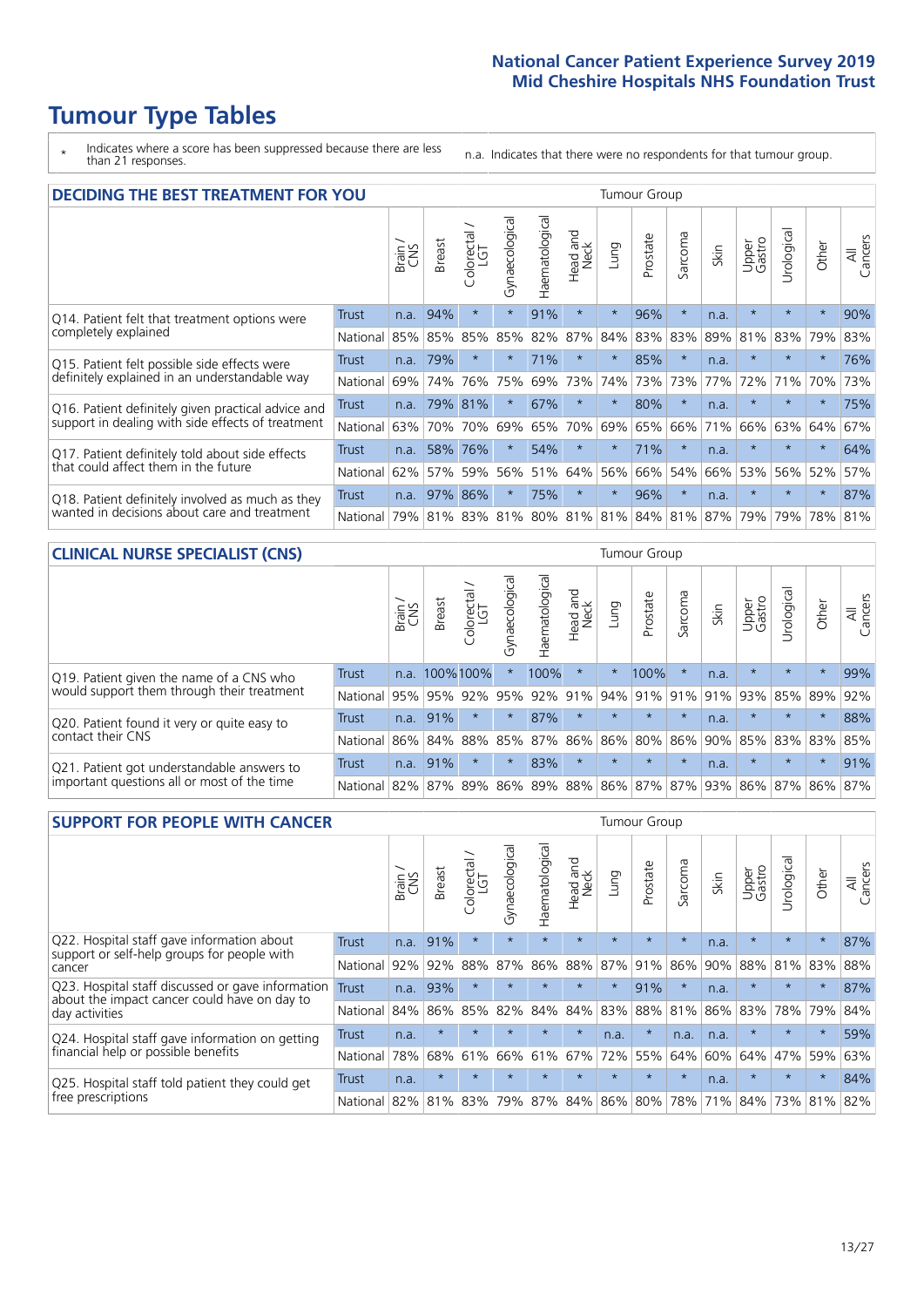# **Tumour Type Tables**

\* Indicates where a score has been suppressed because there are less than 21 responses.

n.a. Indicates that there were no respondents for that tumour group.

| <b>OPERATIONS</b>                                |              |              |               |                 |                |                |                     |      | Tumour Group        |         |      |                 |            |           |                |
|--------------------------------------------------|--------------|--------------|---------------|-----------------|----------------|----------------|---------------------|------|---------------------|---------|------|-----------------|------------|-----------|----------------|
|                                                  |              | Brain<br>CNS | <b>Breast</b> | ╮<br>Colorectal | Gynaecological | Haematological | Head and<br>Neck    | Dung | Prostate            | Sarcoma | Skin | Upper<br>Gastro | Jrological | Other     | All<br>Cancers |
| Q27. Beforehand, patient had all the information | <b>Trust</b> |              | n.a. 100%     | $\star$         | $\star$        | $\star$        | $\star$             | n.a. | $\star$             | $\star$ | n.a. | $\star$         | $\star$    | n.a.      | 99%            |
| needed about the operation                       | National     | 96%          | 97%           | 96%             | 96%            | 94%            | 96% 95% 97% 95% 96% |      |                     |         |      | 96%             | 95% 95%    |           | 96%            |
| Q28. Afterwards, staff completely explained how  | Trust        | n.a.         | 91%           | $\star$         | $\star$        | $\star$        | $\star$             | n.a. | $\star$             | $\star$ | n.a. | $\star$         | $\star$    | n.a.      | 85%            |
| operation had gone in understandable way         | National     | 76%          |               | 79% 83%         |                |                | 79%   78%   79%     |      | 79% 78% 80% 82% 79% |         |      |                 |            | 76%   77% | 79%            |

#### **HOSPITAL CARE AS AN INPATIENT** Tumour Group

|                                                                                                  |              | Brain | Breast  | Colorectal /<br>LGT | Gynaecological | Haematological | Head and<br>Neck | Lung | Prostate | Sarcoma | Skin | Upper<br>Gastro | Urological | Other   | Cancers<br>$\overline{\overline{z}}$ |
|--------------------------------------------------------------------------------------------------|--------------|-------|---------|---------------------|----------------|----------------|------------------|------|----------|---------|------|-----------------|------------|---------|--------------------------------------|
| Q30. Hospital staff didn't talk in front of patient                                              | <b>Trust</b> | n.a.  | $\star$ | $\star$             | $\star$        | $\star$        | $\star$          | n.a. | $\star$  | $\star$ | n.a. | $\star$         | $\star$    | $\star$ | 85%                                  |
| as if patient wasn't there                                                                       | National     | 81%   | 86%     | 81%                 | 83%            | 84%            | 83%              | 81%  | 88%      | 86%     | 86%  | 81%             | 83%        | 82%     | 84%                                  |
| 031. Patient had confidence and trust in all                                                     | <b>Trust</b> | n.a.  | $\star$ | $\star$             | $\star$        | $\star$        | $\star$          | n.a. | $\star$  | $\star$ | n.a. |                 | $\star$    | $\star$ | 84%                                  |
| doctors treating them                                                                            | National     | 82%   | 83%     | 85%                 | 83%            | 82%            | 87%              | 83%  | 89%      | 86%     | 85%  | 81%             | 85%        | 80%     | 84%                                  |
| Q32. Patient's family or someone close definitely                                                | <b>Trust</b> | n.a.  | $\star$ | $\star$             | $\star$        | $\star$        | $\star$          | n.a. | $\star$  | $\star$ | n.a. | $\star$         | $\star$    | $\star$ | 74%                                  |
| felt able to talk to a doctor                                                                    | National     | 67%   | 72%     | 73%                 | 72%            | 74%            | 75%              | 74%  | 72%      | 71%     | 74%  | 73%             | 71%        | 69%     | 72%                                  |
| Q33. Patient had confidence and trust in all the                                                 | <b>Trust</b> | n.a.  | $\star$ | $\star$             | $\star$        | $\star$        | $\star$          | n.a. | $\star$  | $\star$ | n.a. | $\star$         | $\star$    | $\star$ | 70%                                  |
| ward nurses treating them                                                                        | National     | 72%   | 73%     | 72%                 | 71%            | 77%            | 75%              | 77%  | 79%      | 74%     | 75%  | 73%             | 77%        | 69%     | 74%                                  |
| Q34. Patient thought there were always or nearly                                                 | <b>Trust</b> | n.a.  | $\star$ | $\star$             | $\star$        | $\star$        | $\star$          | n.a. | $\star$  | $\star$ | n.a. | $\star$         | $\star$    | $\star$ | 63%                                  |
| always enough nurses on duty to care for them                                                    | National     | 68%   | 64%     | 62%                 | 63%            | 63%            | 65%              | 68%  | 72%      | 65%     | 70%  | 65%             | 66%        | 60%     | 64%                                  |
| Q35. All hospital staff asked patient what name                                                  | Trust        | n.a.  | $\star$ | $\star$             | $\star$        | $\star$        | $\star$          | n.a. | $\star$  | $\star$ | n.a. |                 | $\star$    | $\star$ | 76%                                  |
| they prefer to be called by                                                                      | National     | 68%   | 62%     | 74%                 | 65%            | 72%            | 71%              | 76%  | 72%      | 74%     | 70%  | 78%             | 76%        | 69%     | 71%                                  |
| Q36. Patient always given enough privacy when                                                    | <b>Trust</b> | n.a.  | $\star$ | $\star$             | $\star$        | $\star$        | $\star$          | n.a. | $\star$  | $\star$ | n.a. | $\star$         | $\star$    | $\star$ | 84%                                  |
| discussing condition or treatment                                                                | National     | 78%   | 84%     | 85%                 | 81%            | 86%            | 87%              | 84%  | 88%      | 84%     | 84%  | 84%             | 85%        | 82%     | 85%                                  |
| Q37. Patient definitely found hospital staff to                                                  | <b>Trust</b> | n.a.  | $\star$ | $\star$             | $\star$        | $\star$        | n.a.             | n.a. | $\star$  | n.a.    | n.a. | $\star$         | $\star$    | $\star$ | 50%                                  |
| discuss worries or fears during their inpatient visit                                            | National     | 45%   | 51%     | 55%                 | 51%            | 56%            | 52%              | 49%  | 53%      | 54%     | 51%  | 53%             | 49%        | 46%     | 52%                                  |
| Q38. Hospital staff definitely did everything they                                               | Trust        | n.a.  | $\star$ | $\star$             | $\star$        | $\star$        | $\star$          | n.a. | $\star$  | $\star$ | n.a. | $\star$         | $\star$    | $\star$ | 84%                                  |
| could to help control pain                                                                       | National     | 85%   | 83%     | 84%                 | 82%            | 82%            | 80%              | 84%  | 85%      | 83%     | 85%  | 82%             | 81%        | 82%     | 83%                                  |
| Q39. Patient always felt they were treated with                                                  | <b>Trust</b> | n.a.  | $\star$ | $\star$             | $\star$        | $\star$        | $\star$          | n.a. | $\star$  | $\star$ | n.a. |                 |            | $\star$ | 91%                                  |
| respect and dignity while in hospital                                                            | National     | 85%   | 87%     | 87%                 | 85%            | 89%            | 87%              | 88%  | 91%      | 89%     | 89%  | 88%             | 90%        | 86%     | 88%                                  |
| Q40. Patient given clear written information<br>about what should or should not do after leaving | <b>Trust</b> | n.a.  | $\star$ | $\star$             | $\star$        | $\star$        | $\star$          | n.a. | $\star$  | $\star$ | n.a. | $\star$         | $\star$    | $\star$ | 92%                                  |
| hospital                                                                                         | National     | 80%   | 89%     | 86%                 | 86%            | 83% 87%        |                  | 82%  | 91%      | 85%     | 90%  |                 | 82% 87%    | 83%     | 86%                                  |
| Q41. Hospital staff told patient who to contact<br>if worried about condition or treatment after | Trust        | n.a.  | $\star$ | $\star$             | $\star$        | $\star$        | $\star$          | n.a. | $\star$  | $\star$ | n.a. | $\star$         | $\star$    | $\star$ | 96%                                  |
| leaving hospital                                                                                 | National     | 94%   | 95%     | 95%                 | 93%            |                | 96% 93%          | 92%  | 96%      | 94%     | 95%  | 92%             | 92%        | 93%     | 94%                                  |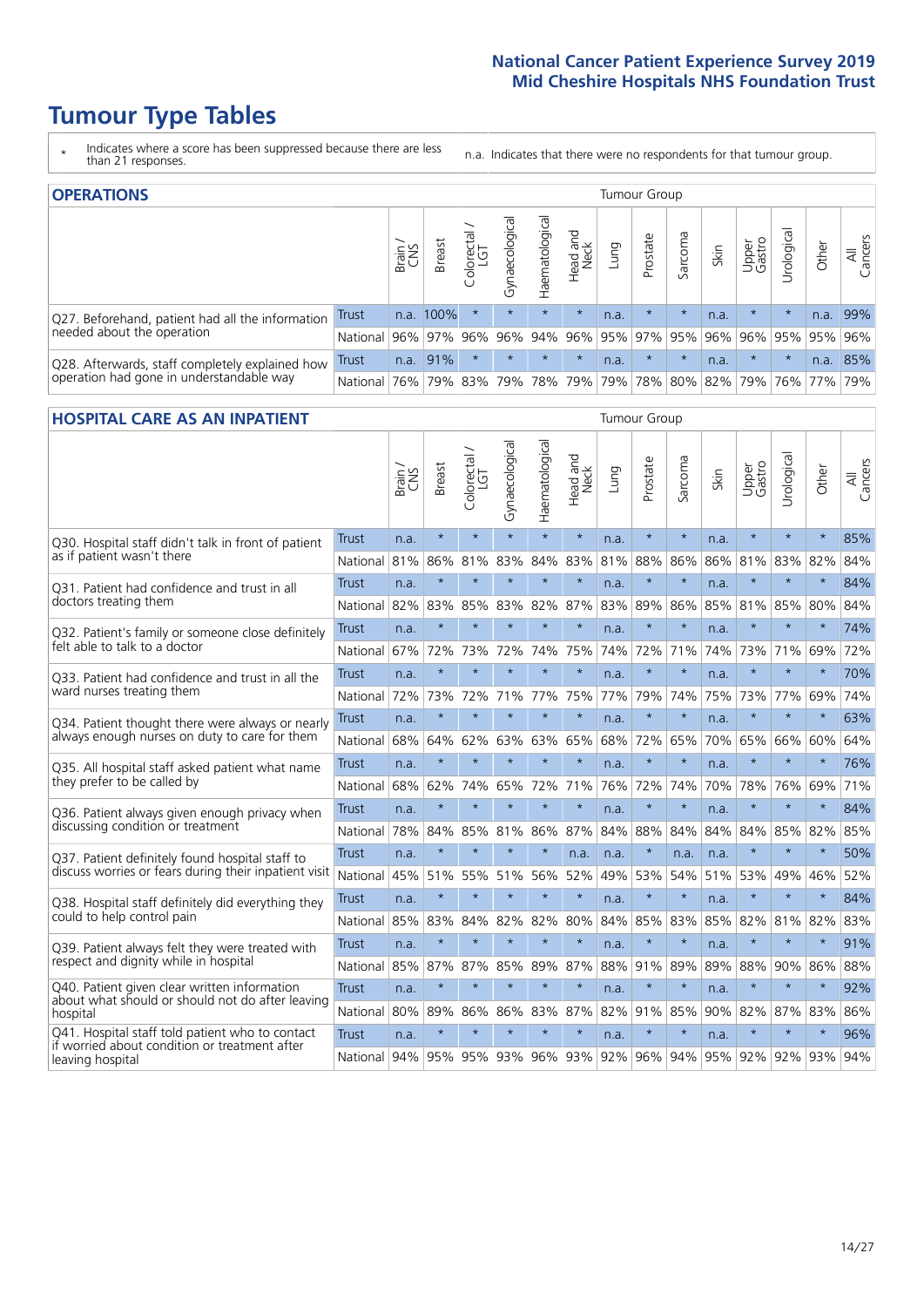# **Tumour Type Tables**

- \* Indicates where a score has been suppressed because there are less than 21 responses.
- n.a. Indicates that there were no respondents for that tumour group.

| <b>HOSPITAL CARE AS A DAY PATIENT / OUTPATIENT</b>                                  |              |       |               |                     |                |                |                         |         | <b>Tumour Group</b> |                          |      |                 |            |         |                |
|-------------------------------------------------------------------------------------|--------------|-------|---------------|---------------------|----------------|----------------|-------------------------|---------|---------------------|--------------------------|------|-----------------|------------|---------|----------------|
|                                                                                     |              | Brain | <b>Breast</b> | Colorectal /<br>LGT | Gynaecological | Haematological | ead and<br>Neck<br>Head | Lung    | Prostate            | arcoma<br>$\overline{C}$ | Skin | Upper<br>Gastro | Urological | Other   | All<br>Cancers |
| Q43. Patient definitely found hospital staff to                                     | <b>Trust</b> | n.a.  | 86%           | $\star$             | $\star$        | $\star$        | $\star$                 | $\star$ | $\star$             | n.a.                     | n.a. | $\star$         | $\star$    | $\star$ | 82%            |
| discuss worries or fears during their outpatient or<br>day case visit               | National     | 66%   | 68%           | 73%                 | 70%            | 73%            | 72%                     | 70%     | 74%                 | 72%                      | 72%  | 71%             | 67%        | 68%     | 71%            |
| Q44. Cancer doctor had the right documents at                                       | Trust        | n.a.  | 100%100%      |                     |                | 100%           | $\star$                 | $\star$ | $\star$             | $\star$                  | n.a. | $\star$         | $\star$    | $\star$ | 95%            |
| patient's last outpatient appointment                                               | National     | 94%   | 96%           | 96%                 | 96%            | 97%            | 96%                     | 96%     | 96%                 | 96%                      | 96%  | 94%             | 96%        | 95%     | 96%            |
| Q46. Beforehand patient completely had<br>all information needed about radiotherapy | Trust        | n.a.  | $\star$       | $\star$             |                | $\star$        | n.a.                    | $\star$ | $\star$             | n.a.                     | n.a. | $\star$         | $\star$    | $\star$ | 90%            |
| treatment                                                                           | National     | 91%   | 88%           | 83%                 | 88%            | 84%            | 86%                     | 86%     | 88%                 | 88%                      | 84%  | 86%             | 83%        | 84%     | 86%            |
| Q47. Patient completely given understandable                                        | Trust        | n.a.  | $\star$       | $\star$             | $\star$        | $\star$        | n.a.                    | $\star$ | $\star$             | n.a.                     | n.a. | $\star$         | $\star$    | $\star$ | 60%            |
| information about whether radiotherapy was<br>working                               | National     | 56%   | 60%           | 57%                 | 61%            | 62%            | 63%                     | 59%     | 60%                 | 67%                      | 57%  | 52%             | 59%        | 59%     | 60%            |
| Q49. Beforehand patient completely had all<br>information needed about chemotherapy | <b>Trust</b> | n.a.  | $\ast$        | $\star$             | n.a.           | $\star$        | n.a.                    | n.a.    | $\star$             | n.a.                     | n.a. | $\star$         | $\star$    | $\star$ | 88%            |
| treatment                                                                           | National     | 80%   | 82%           | 86%                 | 87%            | 85%            | 79%                     | 84%     | 86%                 | 86%                      | 90%  | 84%             | 85%        | 85%     | 84%            |
| Q50. Patient given enough information about                                         | Trust        | n.a.  | $\star$       | $\star$             | n.a.           | $\star$        | n.a.                    | n.a.    | n.a.                | n.a.                     | n.a. | $\star$         |            | $\star$ | 63%            |
| whether chemotherapy was working in a<br>completely understandable way              | National     | 54%   | 62%           | 64%                 | 68%            | 75%            |                         | 57% 67% | 66%                 | 71%                      | 79%  | 61%             | 68%        | 69%     | 68%            |

#### **HOME CARE AND SUPPORT** Tumour Group

|                                                                                                                   |          | Brain | <b>Breast</b> | olorectal<br>LGT<br>Ü | ᠊ᢛ<br>Gynaecologic | Haematological | ad and<br>Neck<br>Head | <b>Dung</b> | Prostate | Sarcoma | Skin | Upper<br>Gastro | rological | Other   | All<br>Cancers |
|-------------------------------------------------------------------------------------------------------------------|----------|-------|---------------|-----------------------|--------------------|----------------|------------------------|-------------|----------|---------|------|-----------------|-----------|---------|----------------|
| Q51. Hospital staff definitely gave family or<br>someone close all the information needed to<br>help care at home | Trust    | n.a.  | 78%           |                       | $\star$            | 59%            | $\star$                | $\star$     | $\star$  | $\star$ | n.a. | $\star$         | $\star$   | $\star$ | 67%            |
|                                                                                                                   | National | 58%   | 58%           | 63%                   | 57%                | 62%            | 67%                    |             | 59% 61%  | 62% 65% |      | 60%             | 59% 55%   |         | 60%            |
| Q52. Patient definitely given enough support<br>from health or social services during treatment                   | Trust    | n.a.  | $\star$       | $\star$               | $\star$            | $\star$        | n.a.                   | $\star$     | $\star$  | $\star$ | n.a. | $\star$         | $\star$   | $\star$ | 58%            |
|                                                                                                                   | National | 42%   | 52%           | 60%                   | 45%                | 51%            | 59%                    | 50%         | 48%      | 53%     | 57%  | 54%             | 48% 51%   |         | 52%            |
| Q53. Patient definitely given enough support<br>from health or social services after treatment                    | Trust    | n.a.  | $\star$       | $\star$               | $\star$            | $\star$        | n.a.                   | n.a.        | $\star$  | $\star$ | n.a. | $\star$         | $\star$   | $\star$ | 47%            |
|                                                                                                                   | National | 39%   | 41%           | 53%                   | 39%                | 43%            | 56%                    | 40%         | 46%      | 48%     | 59%  | 47%             | 44%       | 44%     | 45%            |

| <b>CARE FROM YOUR GENERAL PRACTICE</b>                                                                     |              |       |               |                   |                |                | Tumour Group     |         |                         |         |      |                             |           |         |                |
|------------------------------------------------------------------------------------------------------------|--------------|-------|---------------|-------------------|----------------|----------------|------------------|---------|-------------------------|---------|------|-----------------------------|-----------|---------|----------------|
|                                                                                                            |              | Brain | <b>Breast</b> | Colorectal<br>LGT | Gynaecological | Haematological | Head and<br>Neck | Lung    | Prostate                | Sarcoma | Skin | Upper<br>Gastro             | Urologica | Other   | All<br>Cancers |
| Q54. GP given enough information about<br>patient's condition and treatment                                | Trust        | n.a.  | 100%          | $\star$           | $\star$        | $\star$        | $\star$          | $\star$ | 100%                    |         | n.a. | $\star$                     | $\star$   | $\star$ | 97%            |
|                                                                                                            | National 91% |       |               | 96% 95%           | 95%            |                |                  |         | 96% 94% 94% 96% 94% 96% |         |      | 93% 95% 94%                 |           |         | 95%            |
| Q55. General practice staff definitely did<br>everything they could to support patient during<br>treatment | <b>Trust</b> | n.a.  | 68%           | $\star$           | $\star$        | $\star$        | $\star$          | $\star$ | $\star$                 | $\star$ | n.a. | $\star$                     | $\star$   | $\star$ | 57%            |
|                                                                                                            | National 55% |       | 58%           | 59%               | 56%            |                | 56% 59%          |         |                         |         |      | 56% 64% 56% 65% 59% 59% 55% |           |         | 58%            |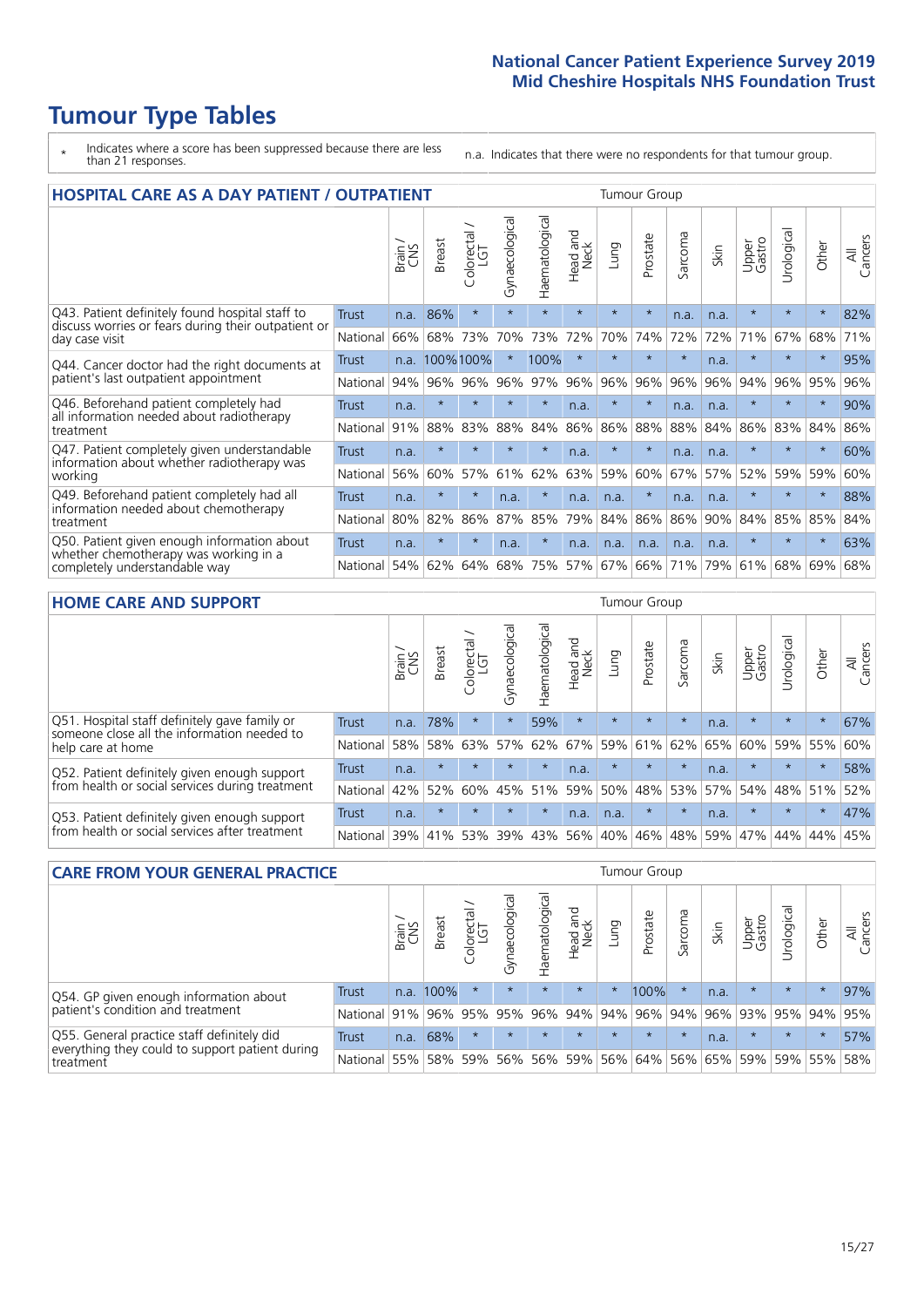# **Tumour Type Tables**

\* Indicates where a score has been suppressed because there are less than 21 responses.

n.a. Indicates that there were no respondents for that tumour group.

| <b>YOUR OVERALL NHS CARE</b>                                                                                     |              |       |               |                             |                |                |                                | <b>Tumour Group</b> |          |         |      |                 |            |         |                |  |  |
|------------------------------------------------------------------------------------------------------------------|--------------|-------|---------------|-----------------------------|----------------|----------------|--------------------------------|---------------------|----------|---------|------|-----------------|------------|---------|----------------|--|--|
|                                                                                                                  |              | Brain | <b>Breast</b> | ╮<br>olorectal.<br>LGT<br>Ũ | Gynaecological | Haematological | <b>Bad and</b><br>Neck<br>Head | Lung                | Prostate | Sarcoma | Skin | Upper<br>Gastro | Urological | Other   | All<br>Cancers |  |  |
| Q56. Different people treating and caring for<br>patient always work well together to give best<br>possible care | <b>Trust</b> | n.a.  | 65%           | 71%                         | $\star$        | 79%            | $\star$                        | $\star$             | 71%      | $\star$ | n.a. | $\star$         | $\star$    | $\star$ | 71%            |  |  |
|                                                                                                                  | National     | 60%   | 73%           | 73%                         | 69%            | 75%            | 73%                            | 73%                 | 75%      | 70%     | 79%  | 69%             | 74%        | 68%     | 73%            |  |  |
| Q57. Patient given a care plan                                                                                   | Trust        | n.a.  | 46%           | $\star$                     | $\star$        | 41%            | $\star$                        | $\star$             | $\star$  | $\star$ | n.a. | $\star$         | $\star$    | $\star$ | 39%            |  |  |
|                                                                                                                  | National     | 36%   | 41%           | 40%                         | 34%            | 36%            | 39%                            | 36%                 | 40%      | 34%     | 44%  | 36%             | 33%        | 31%     | 38%            |  |  |
| Q58. Overall the administration of care was good<br>or very good                                                 | Trust        | n.a.  | 91%           | 95%                         | $\star$        | 92%            | $\ast$                         | $\star$             | 88%      | $\star$ | n.a. | $\star$         |            | $\star$ | 91%            |  |  |
|                                                                                                                  | National     | 85%   | 90%           | 88%                         | 87%            | 91%            | 90%                            | 90%                 | 88%      | 88%     | 90%  | 86%             | 85%        | 87%     | 89%            |  |  |
| Q59. Patient felt length of time for attending<br>clinics and appointments for cancer was about<br>right         | <b>Trust</b> | n.a.  | 62%           | 73%                         |                | 46%            | $\star$                        | $\star$             | 84%      | $\star$ | n.a. | $\star$         | $\star$    | $\ast$  | 69%            |  |  |
|                                                                                                                  | National     | 58%   | 68%           | 73%                         | 66%            | 66%            | 71%                            | 71%                 | 76%      | 68%     | 73%  | 66%             | 75%        | 64%     | 69%            |  |  |
| Q60. Someone discussed with patient whether<br>they would like to take part in cancer research                   | Trust        | n.a.  | 48%           | $\star$                     | $\star$        | 8%             | $\star$                        | $\star$             | 32%      | $\star$ | n.a. | $\star$         | $\star$    | $\star$ | 23%            |  |  |
|                                                                                                                  | National     | 42%   | 30%           | 32%                         | 31%            | 33%            | 21%                            | 34%                 | 31%      | 36%     | 20%  | 36%             | 21%        | 32%     | 30%            |  |  |
| Q61. Patient's average rating of care scored from<br>very poor to very good                                      | Trust        | n.a.  | 8.9           | 9.2                         | $\star$        | 8.9            | $\star$                        | $\star$             | 9.0      | $\star$ | n.a. | $\star$         | $\star$    | $\star$ | 8.9            |  |  |
|                                                                                                                  | National     | 8.6   | 8.9           | 8.8                         | 8.7            | 8.9            | 8.8                            | 8.8                 | 8.8      | 8.8     | 8.9  | 8.7             | 8.7        | 8.7     | 8.8            |  |  |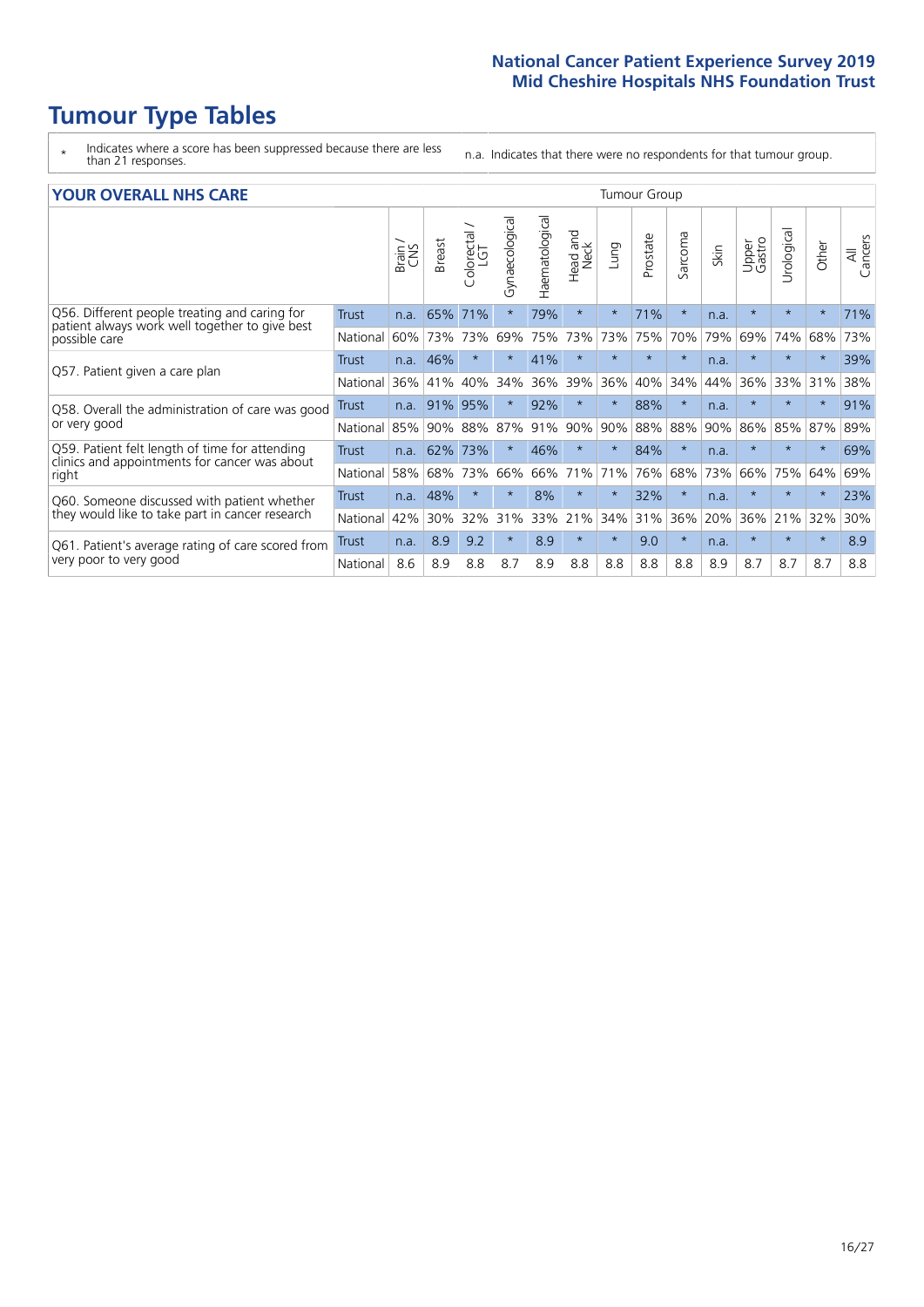### **Year on Year Charts**





#### **DIAGNOSTIC TESTS**





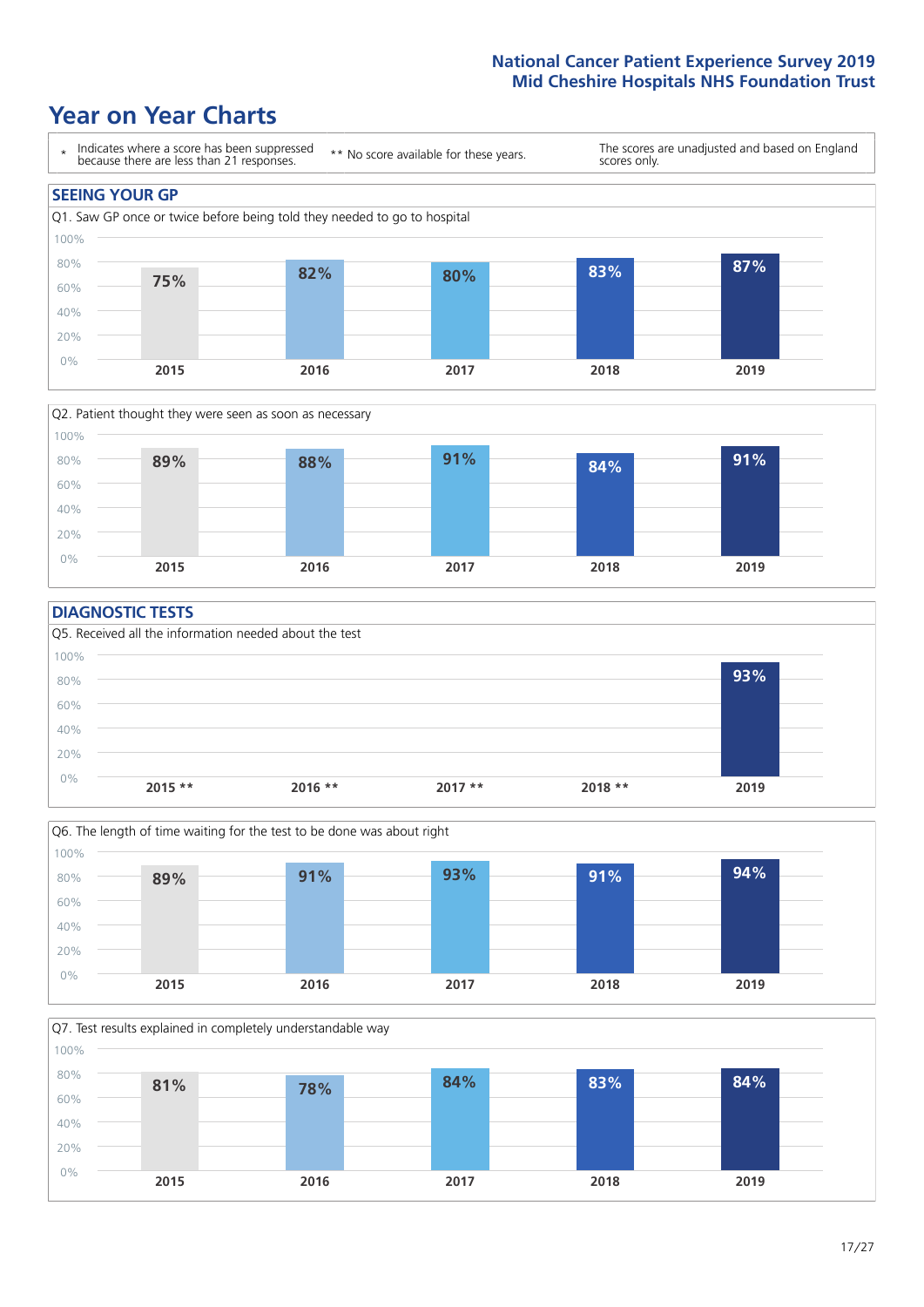







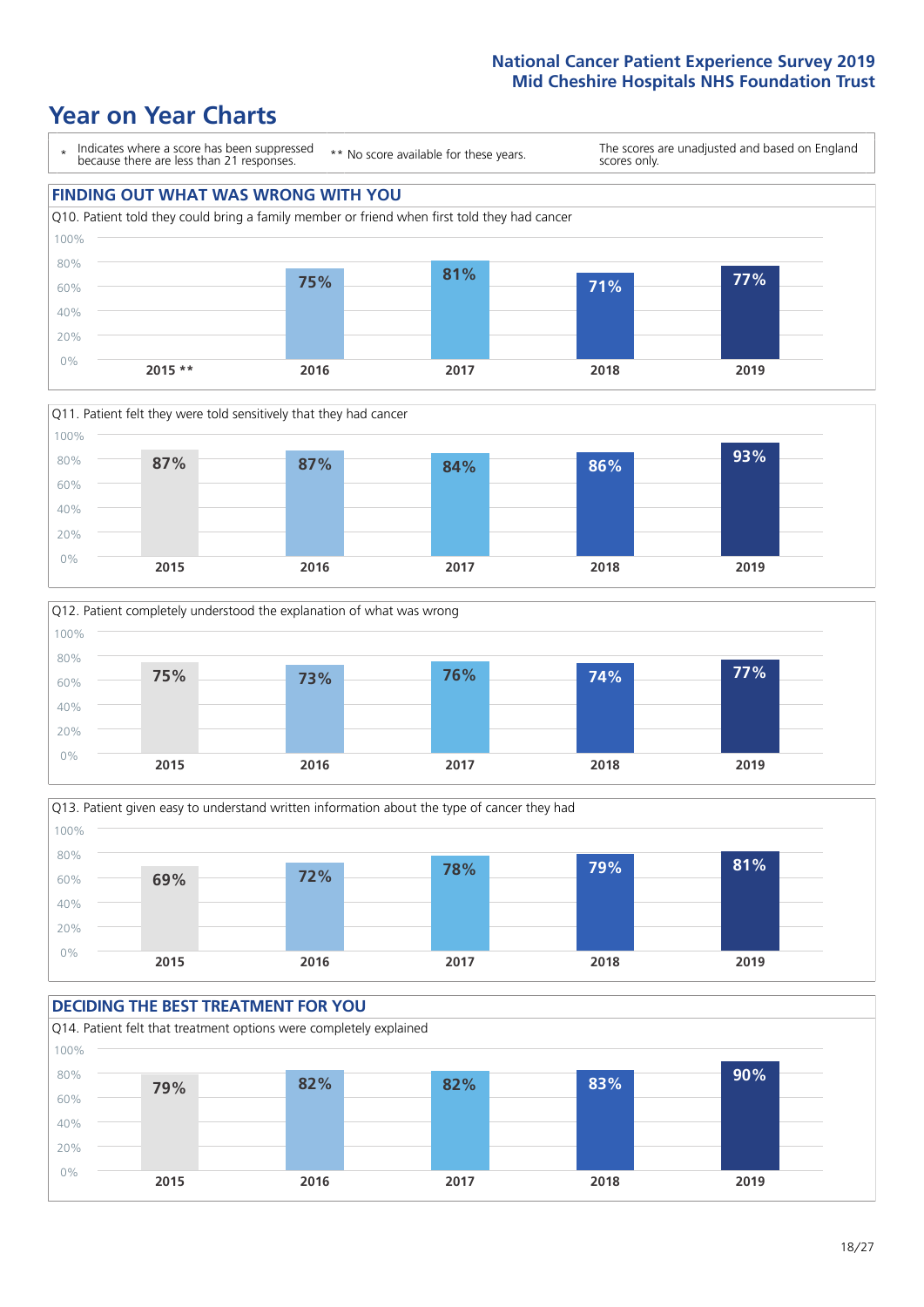





Q18. Patient definitely involved as much as they wanted in decisions about care and treatment  $0%$ 20% 40% 60% 80% 100% **2015 \*\* 2016 \*\* 2017 \*\* 2018 \*\* 2019 87%**

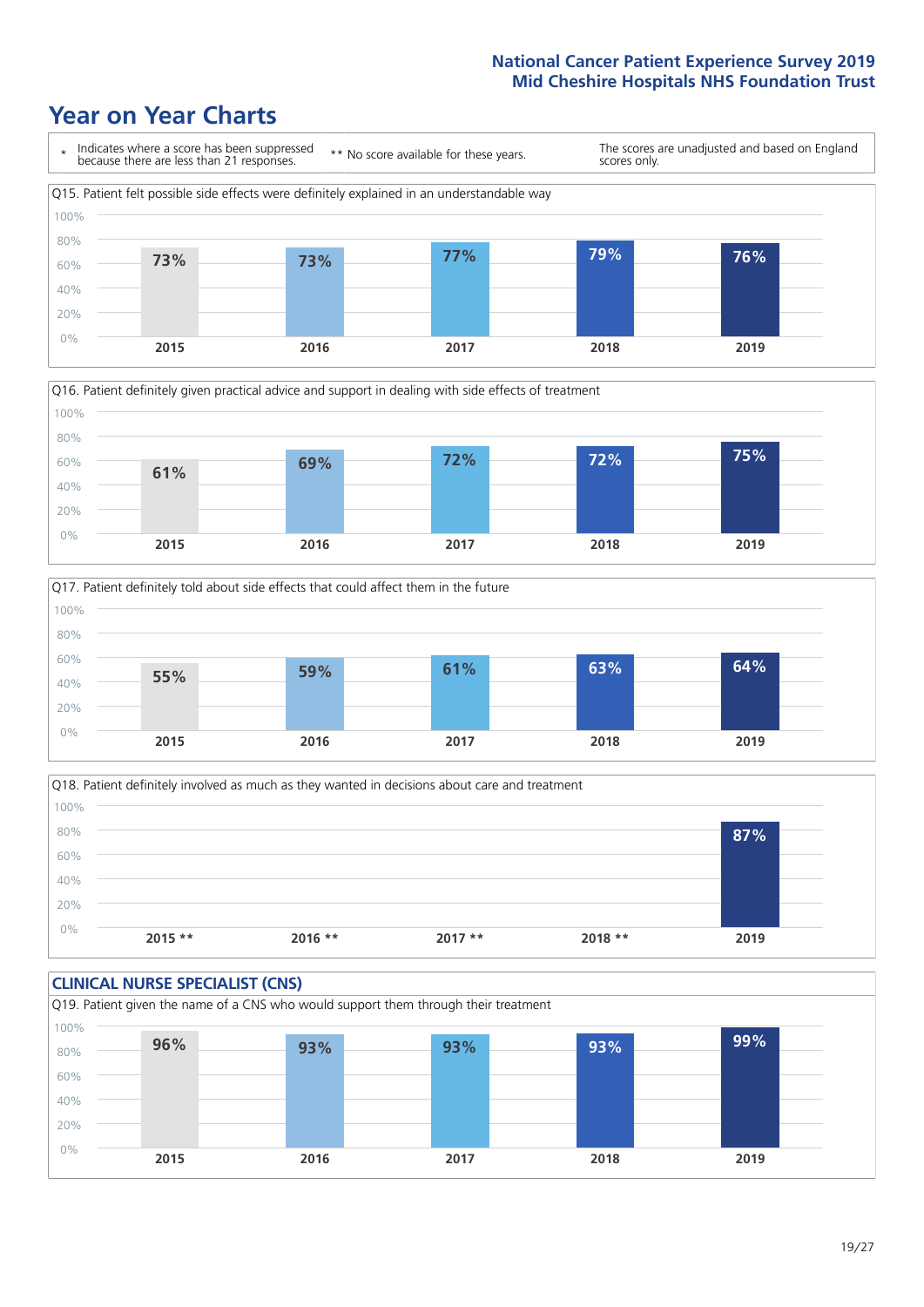









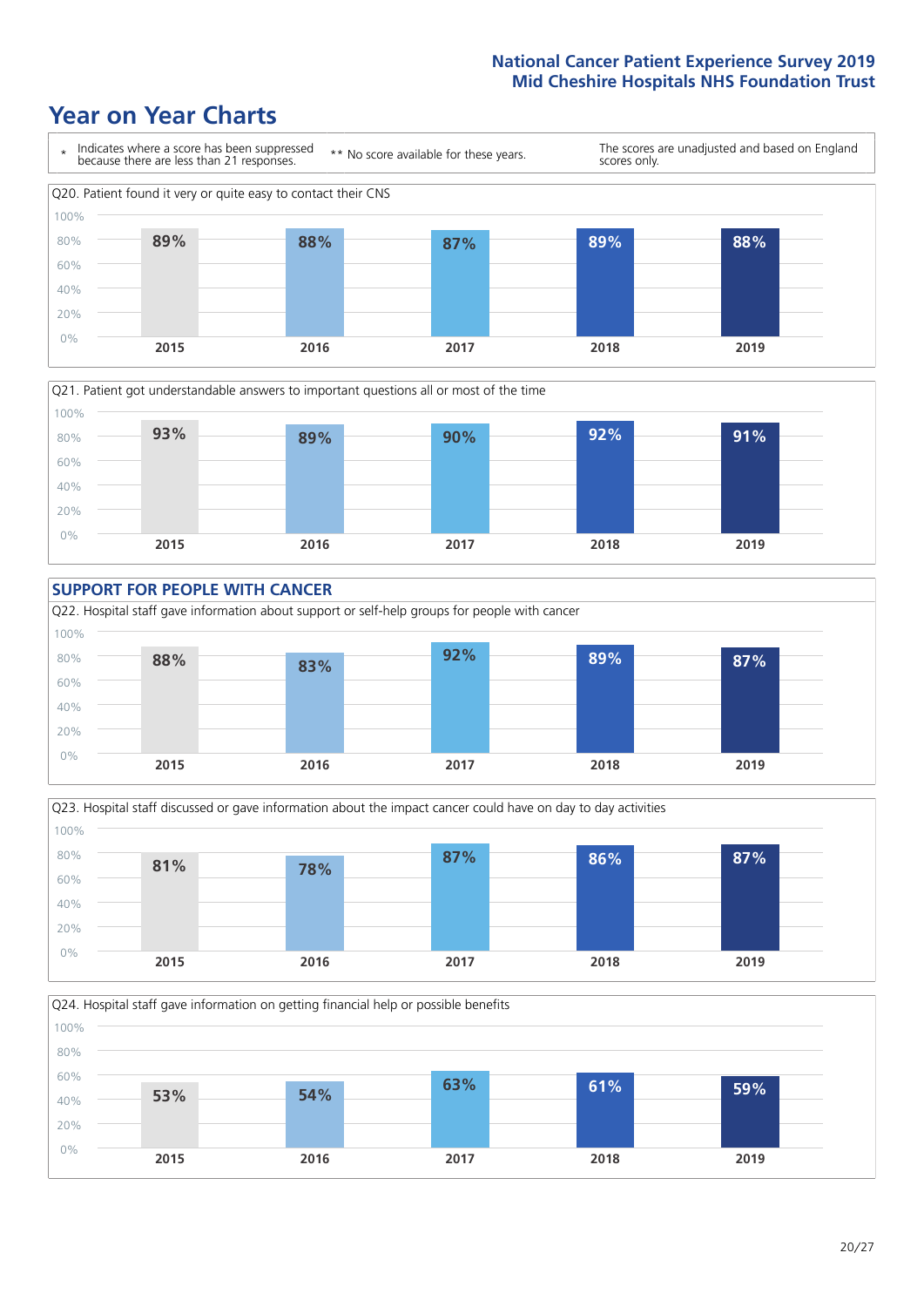### **Year on Year Charts**



#### **OPERATIONS**





#### **HOSPITAL CARE AS AN INPATIENT** Q30. Hospital staff didn't talk in front of patient as if patient wasn't there 0% 20% 40% 60% 80% 100% **2015 \*\* 2016 \*\* 2017 \*\* 2018 \*\* 2019 85%**

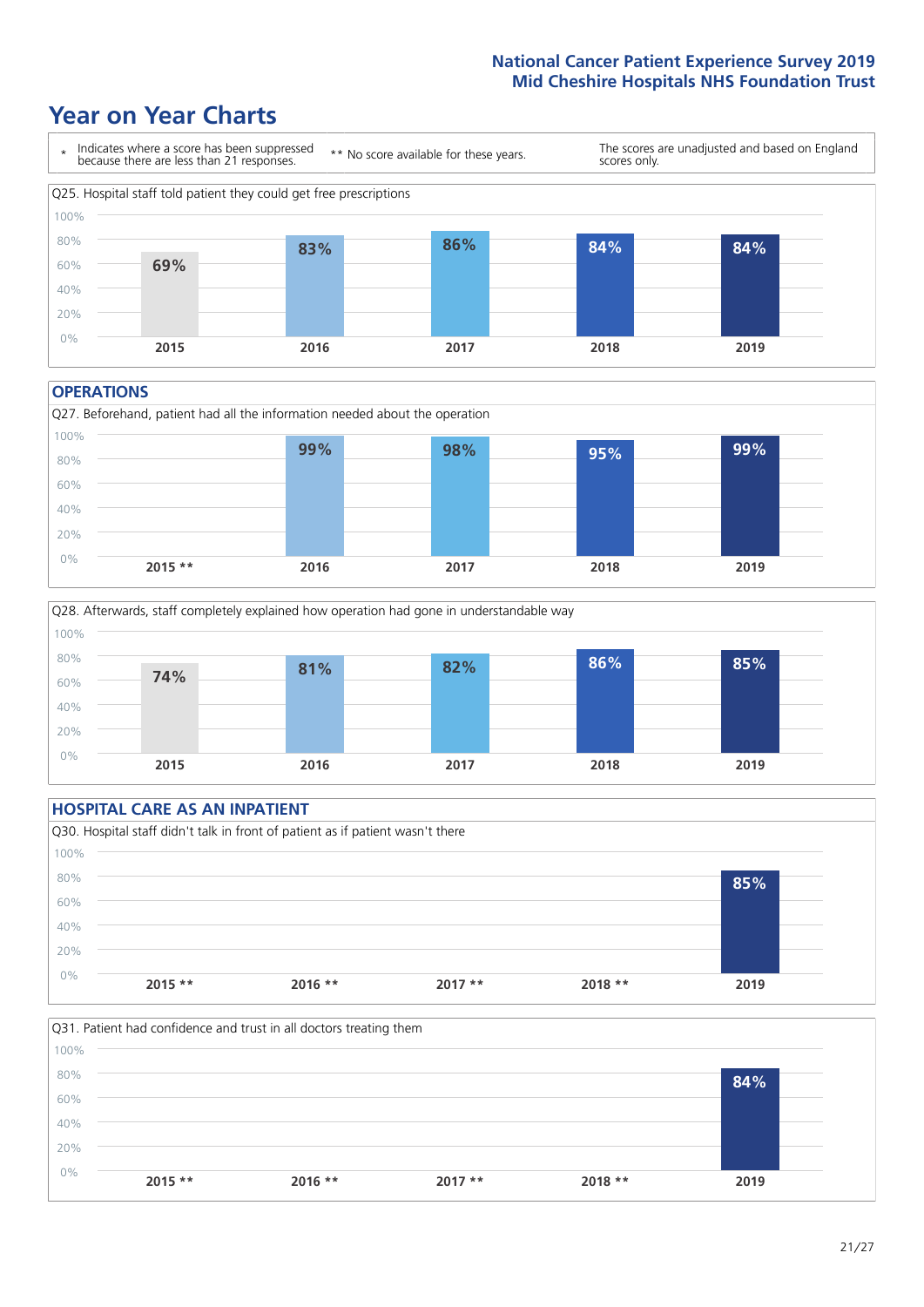







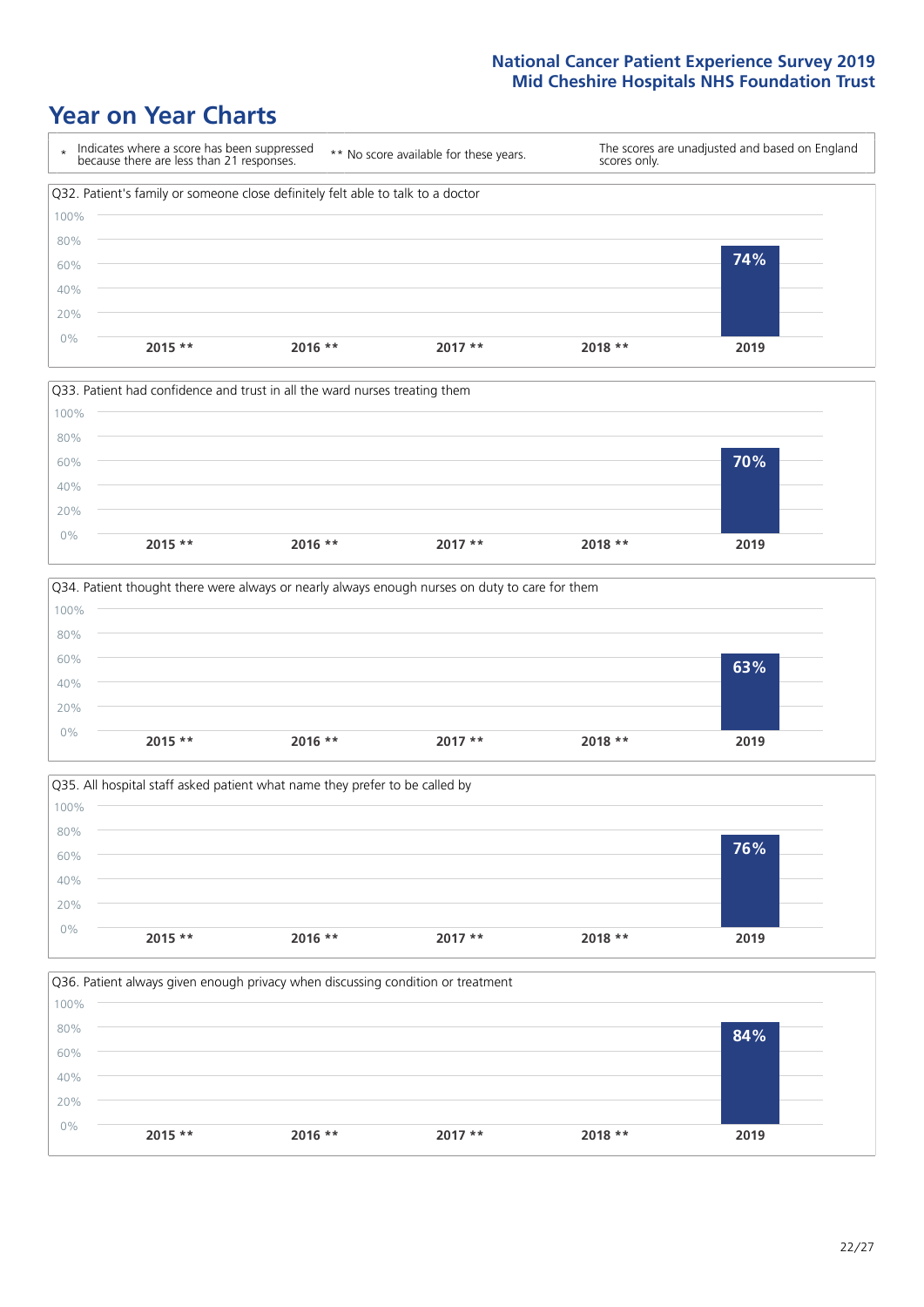







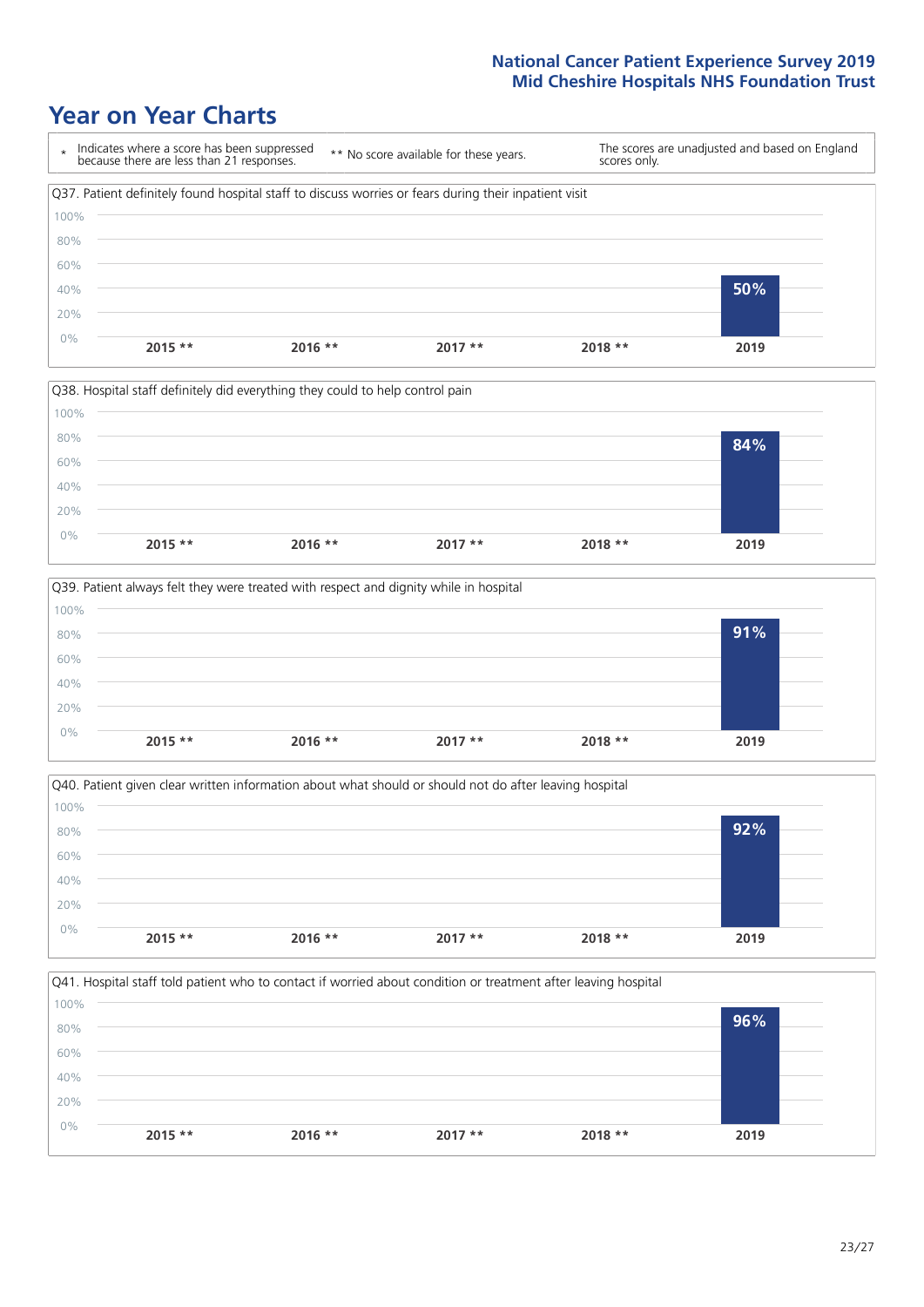







Q49. Beforehand patient completely had all information needed about chemotherapy treatment 0% 20% 40% 60% 80% 100% **2015 2016 2017 2018 2019 93% 86% 87% 83% 88%**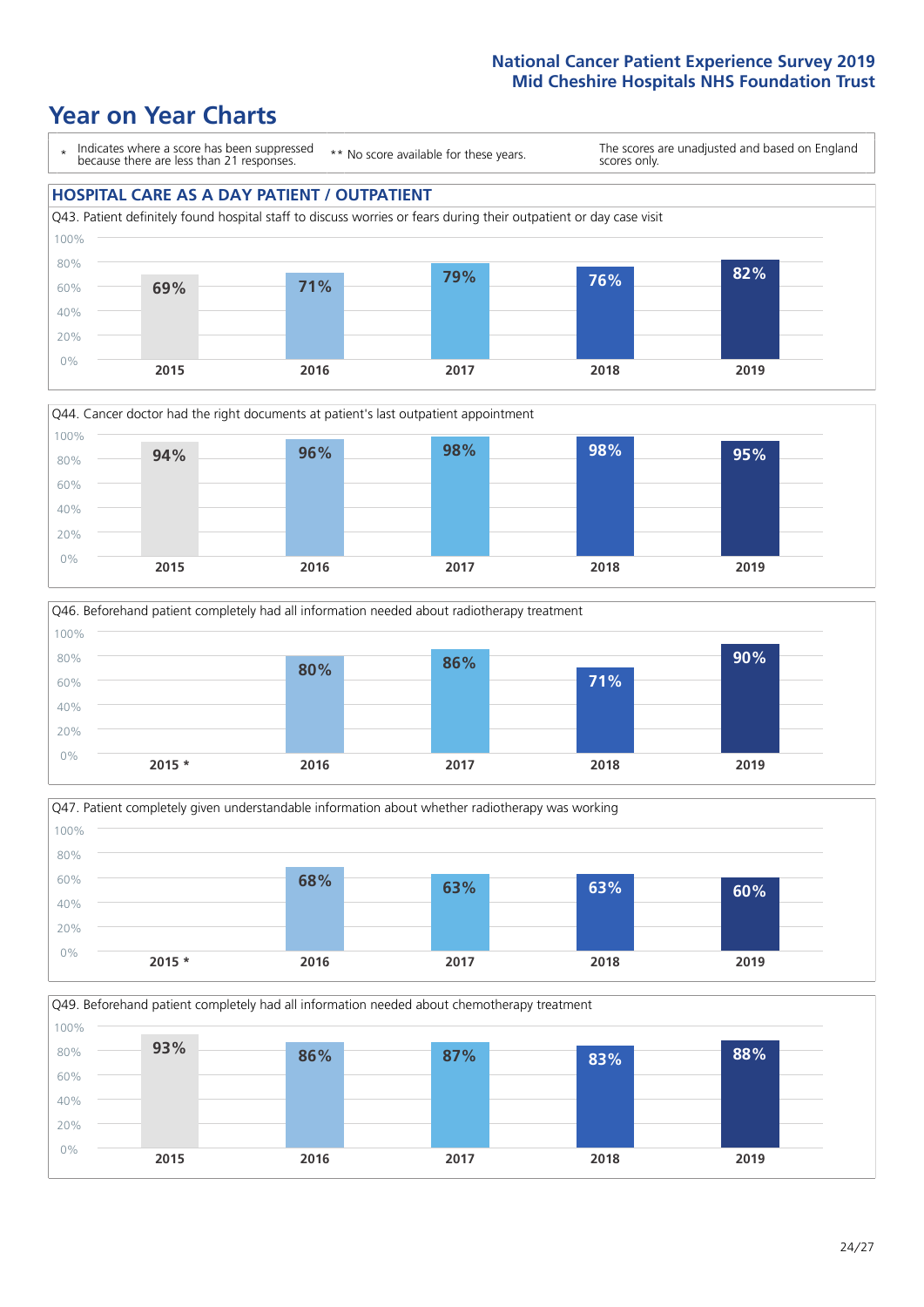### **Year on Year Charts**



#### **HOME CARE AND SUPPORT**







#### **CARE FROM YOUR GENERAL PRACTICE** Q54. GP given enough information about patient's condition and treatment 0% 20% 40% 60% 80% 100% **2015 2016 2017 2018 2019 93% 93% 96% 91% 97%**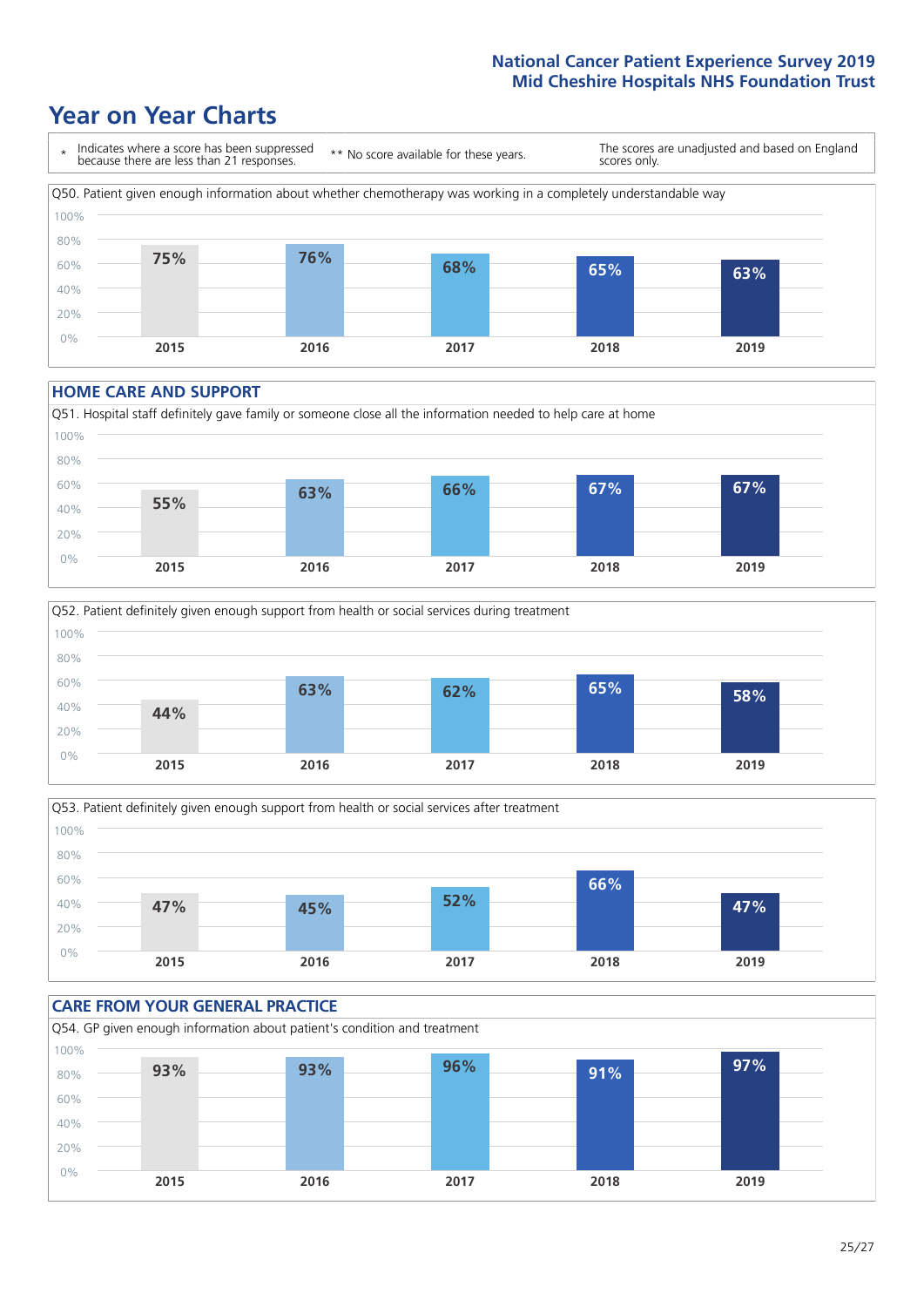### **Year on Year Charts**



#### **YOUR OVERALL NHS CARE**







Q59. Patient felt length of time for attending clinics and appointments for cancer was about right 0% 20% 40% 60% 80% 100% **2015 2016 2017 2018 2019 72% 75% 78% 76% 69%**